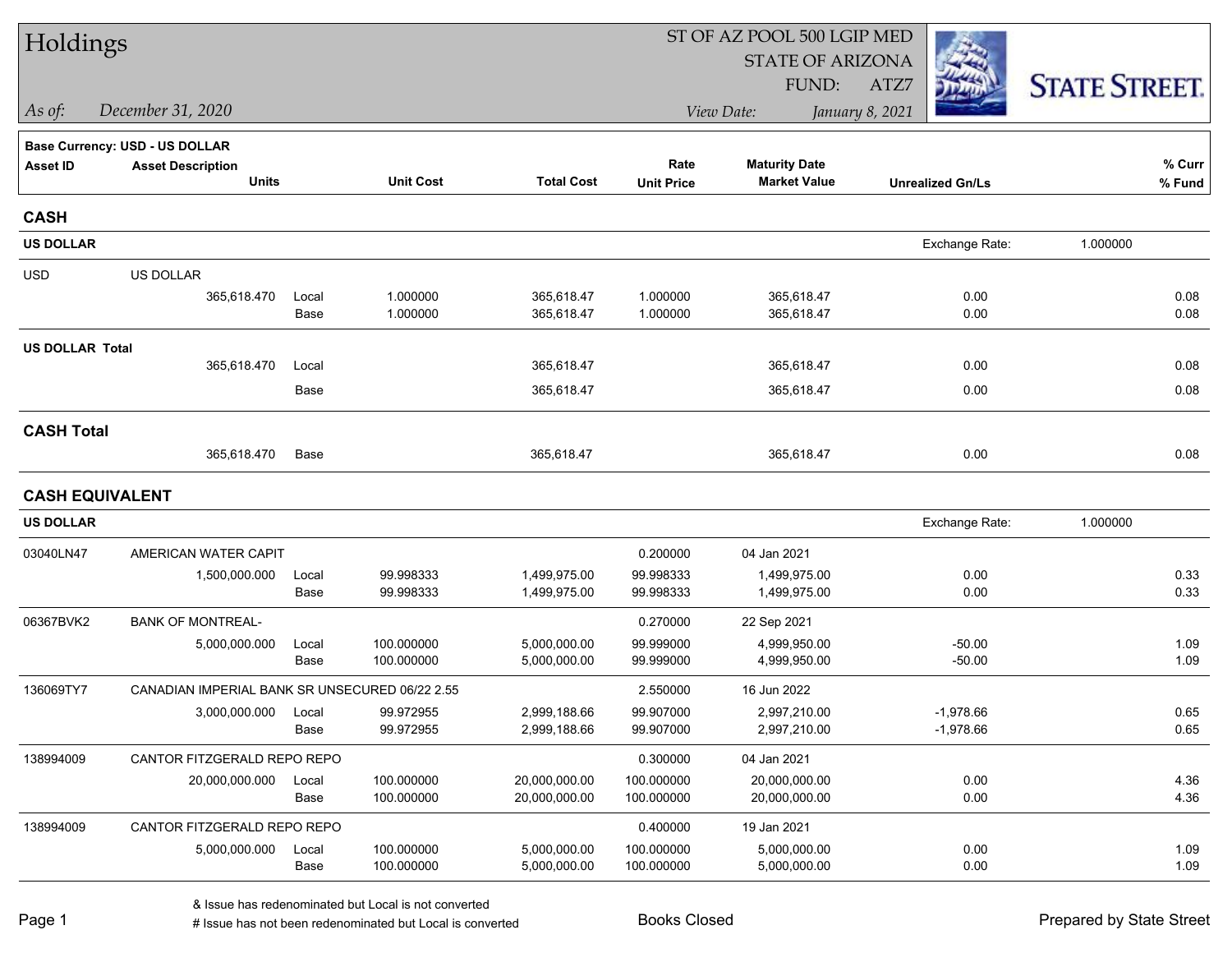|  | Holdings |
|--|----------|
|--|----------|

**Maturity Date**

STATE OF ARIZONA FUND:



**% Fund**

**% Curr**

*December 31, 2020 As of: View Date: January 8, 2021*

**Base Currency: USD - US DOLLAR**

ATZ7

|                     |               |                                                                                                                                                                              |                              | 0.400000                 | 01 Feb 2021                  |              |              |
|---------------------|---------------|------------------------------------------------------------------------------------------------------------------------------------------------------------------------------|------------------------------|--------------------------|------------------------------|--------------|--------------|
| 5,000,000.000       | Local<br>Base | 100.000000<br>100.000000                                                                                                                                                     | 5,000,000.00<br>5,000,000.00 | 100.000000<br>100.000000 | 5,000,000.00<br>5,000,000.00 | 0.00<br>0.00 | 1.09<br>1.09 |
| <b>CHEVRON CORP</b> |               |                                                                                                                                                                              |                              | 0.380000                 | 24 May 2021                  |              |              |
| 5,000,000.000       | Local         | 99.849056                                                                                                                                                                    | 4,992,452.78                 | 99.938944                | 4.996.947.20                 | 4,494.42     | 1.09         |
|                     | Base          | 99.849056                                                                                                                                                                    | 4,992,452.78                 | 99.938944                | 4,996,947.20                 | 4,494.42     | 1.09         |
|                     |               |                                                                                                                                                                              |                              | 0.270000                 | 01 Sep 2021                  |              |              |
| 3,000,000.000       | Local         | 99.817750                                                                                                                                                                    | 2,994,532.50                 | 99.836667                | 2,995,100.01                 | 567.51       | 0.65         |
|                     | Base          | 99.817750                                                                                                                                                                    | 2,994,532.50                 | 99.836667                | 2,995,100.01                 | 567.51       | 0.65         |
| COCA-COLA COMPANY   |               |                                                                                                                                                                              |                              | 1.070000                 | 01 Feb 2021                  |              |              |
| 5,000,000.000       | Local         | 99.907861                                                                                                                                                                    | 4,995,393.05                 | 99.907861                | 4,995,393.05                 | 0.00         | 1.09         |
|                     | Base          | 99.907861                                                                                                                                                                    | 4,995,393.05                 | 99.907861                | 4,995,393.05                 | 0.00         | 1.09         |
| WALT DISNEY CO      |               |                                                                                                                                                                              |                              | 0.500000                 | 03 May 2021                  |              |              |
| 3,000,000.000       | Local         | 99.830556                                                                                                                                                                    | 2,994,916.67                 | 99.830556                | 2,994,916.67                 | 0.00         | 0.65         |
|                     | Base          | 99.830556                                                                                                                                                                    | 2,994,916.67                 | 99.830556                | 2,994,916.67                 | 0.00         | 0.65         |
|                     |               |                                                                                                                                                                              | 0.270000                     | 28 Jun 2021              |                              |              |              |
| 3,000,000.000       | Local         | 99.866500                                                                                                                                                                    | 2,995,995.00                 | 99.864861                | 2,995,945.83                 | $-49.17$     | 0.65         |
|                     | Base          | 99.866500                                                                                                                                                                    | 2,995,995.00                 | 99.864861                | 2,995,945.83                 | $-49.17$     | 0.65         |
|                     |               |                                                                                                                                                                              |                              | 0.270000                 | 01 Mar 2021                  |              |              |
| 3,000,000.000       | Local         | 99.955750                                                                                                                                                                    | 2,998,672.50                 | 99.955750                | 2,998,672.50                 | 0.00         | 0.65         |
|                     | Base          | 99.955750                                                                                                                                                                    | 2,998,672.50                 | 99.955750                | 2,998,672.50                 | 0.00         | 0.65         |
|                     |               |                                                                                                                                                                              |                              | 0.230000                 | 04 Jan 2021                  |              |              |
| 3,000,000.000       | Local         | 99.998083                                                                                                                                                                    | 2,999,942.50                 | 99.998083                | 2,999,942.50                 | 0.00         | 0.65         |
|                     | Base          | 99.998083                                                                                                                                                                    | 2,999,942.50                 | 99.998083                | 2,999,942.50                 | 0.00         | 0.65         |
|                     |               |                                                                                                                                                                              |                              | 0.220000                 | 01 Jun 2021                  |              |              |
| 2,500,000.000       | Local         | 99.907722                                                                                                                                                                    | 2,497,693.06                 | 99.893522                | 2,497,338.05                 | $-355.01$    | 0.54         |
|                     | Base          | 99.907722                                                                                                                                                                    | 2,497,693.06                 | 99.893522                | 2,497,338.05                 | $-355.01$    | 0.54         |
|                     |               | CANTOR FITZGERALD REPO REPO<br>CITIGROUP GLOBAL MKTS INC S<br><b>HALKIN FINANCE LLC USC</b><br>INTERCONTINENTAL EXCHANGE<br>METLIFE SHORT TERM FDG<br>METLIFE SHORT TERM FDG |                              |                          |                              |              |              |

**Units Unit Cost Total Cost Unit Price Market Value Unrealized Gn/Ls**

59157TU19 METLIFE SHORT TERM FDG 0.210000 01 Jul 2021

**Asset ID Asset Description Rate**

1,992,000.000 Local 99.894417 1,989,896.78 99.866994 1,989,350.52 -546.26 0.43

Base 99.894417 1,989,896.78 99.866994 1,989,350.52 -546.26 0.43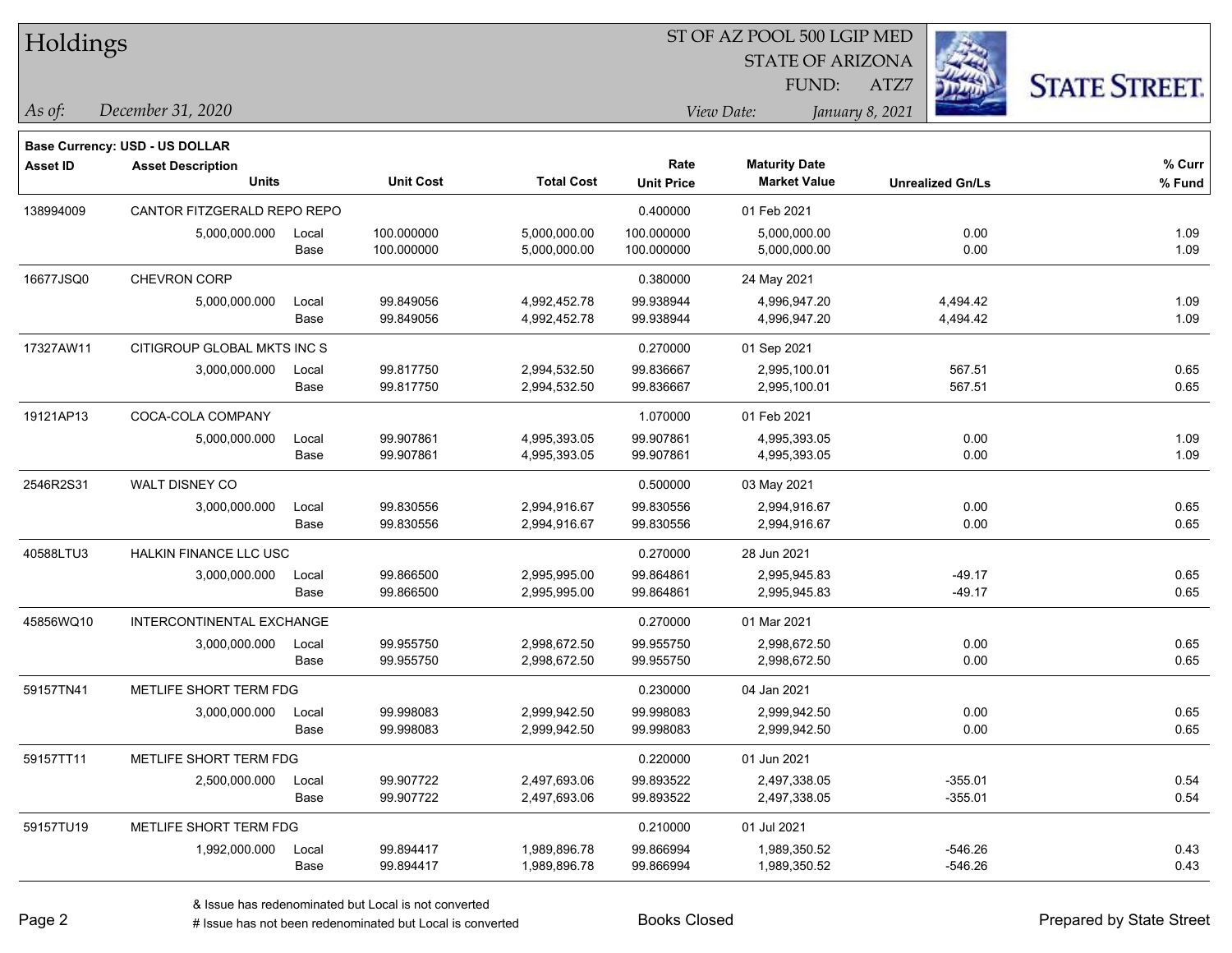| Holdings               |                                |       |                                                      |                   |                   | ST OF AZ POOL 500 LGIP MED |                 |                         |                      |
|------------------------|--------------------------------|-------|------------------------------------------------------|-------------------|-------------------|----------------------------|-----------------|-------------------------|----------------------|
|                        |                                |       |                                                      |                   |                   | <b>STATE OF ARIZONA</b>    |                 |                         |                      |
|                        |                                |       |                                                      |                   |                   | FUND:                      | ATZ7            |                         | <b>STATE STREET.</b> |
| $\vert$ As of:         | December 31, 2020              |       |                                                      |                   |                   | View Date:                 | January 8, 2021 |                         |                      |
|                        | Base Currency: USD - US DOLLAR |       |                                                      |                   |                   |                            |                 |                         |                      |
| <b>Asset ID</b>        | <b>Asset Description</b>       |       |                                                      |                   | Rate              | <b>Maturity Date</b>       |                 |                         | % Curr               |
|                        | <b>Units</b>                   |       | <b>Unit Cost</b>                                     | <b>Total Cost</b> | <b>Unit Price</b> | <b>Market Value</b>        |                 | <b>Unrealized Gn/Ls</b> | % Fund               |
| 6698M4N40              | NOVARTIS FNC CRP               |       |                                                      |                   | 0.250000          | 04 Jan 2021                |                 |                         |                      |
|                        | 3,000,000.000                  | Local | 99.997917                                            | 2,999,937.50      | 99.997917         | 2,999,937.50               |                 | 0.00                    | 0.65                 |
|                        |                                | Base  | 99.997917                                            | 2,999,937.50      | 99.997917         | 2,999,937.50               |                 | 0.00                    | 0.65                 |
| 8225X2P32              | SHELL INTNL FNC B.V            |       |                                                      |                   | 0.450000          | 03 Feb 2021                |                 |                         |                      |
|                        | 4,770,000.000                  | Local | 99.958750                                            | 4,768,032.37      | 99.958750         | 4,768,032.37               |                 | 0.00                    | 1.04                 |
|                        |                                | Base  | 99.958750                                            | 4,768,032.37      | 99.958750         | 4,768,032.37               |                 | 0.00                    | 1.04                 |
| 8225X2TM6              | SHELL INTNL FNC B.V            |       |                                                      |                   | 0.500000          | 21 Jun 2021                |                 |                         |                      |
|                        | 3,000,000.000                  | Local | 99.762500                                            | 2,992,875.00      | 99.899200         | 2,996,976.00               |                 | 4,101.00                | 0.65                 |
|                        |                                | Base  | 99.762500                                            | 2,992,875.00      | 99.899200         | 2,996,976.00               |                 | 4,101.00                | 0.65                 |
| 8225X2W18              | SHELL INTNL FNC B.V            |       |                                                      |                   | 0.260000          | 01 Sep 2021                |                 |                         |                      |
|                        | 3,000,000.000                  | Local | 99.824500                                            | 2,994,735.00      | 99.836667         | 2,995,100.01               |                 | 365.01                  | 0.65                 |
|                        |                                | Base  | 99.824500                                            | 2,994,735.00      | 99.836667         | 2,995,100.01               |                 | 365.01                  | 0.65                 |
| 89116EVC4              | TORONTO DOMIN HOLDING          |       |                                                      |                   | 0.280000          | 12 Aug 2021                |                 |                         |                      |
|                        | 1,774,000.000                  | Local | 99.826555                                            | 1,770,923.09      | 99.853333         | 1,771,398.13               |                 | 475.04                  | 0.39                 |
|                        |                                | Base  | 99.826555                                            | 1,770,923.09      | 99.853333         | 1,771,398.13               |                 | 475.04                  | 0.39                 |
| 89119AUS5              | <b>TORONTO DOMINION BANK</b>   |       |                                                      |                   | 0.260000          | 26 Jul 2021                |                 |                         |                      |
|                        | 3,000,000.000                  | Local | 99.851222                                            | 2,995,536.66      | 99.864667         | 2,995,940.01               |                 | 403.35                  | 0.65                 |
|                        |                                | Base  | 99.851222                                            | 2,995,536.66      | 99.864667         | 2,995,940.01               |                 | 403.35                  | 0.65                 |
| 94107MR16              | WASTE MANAGEMENT INC           |       |                                                      |                   | 0.300000          | 01 Apr 2021                |                 |                         |                      |
|                        | 2,000,000.000                  | Local | 99.925000                                            | 1,998,500.00      | 99.933058         | 1,998,661.16               |                 | 161.16                  | 0.44                 |
|                        |                                | Base  | 99.925000                                            | 1,998,500.00      | 99.933058         | 1,998,661.16               |                 | 161.16                  | 0.44                 |
| 979QHR003              | SOUTH STREET REPO              |       |                                                      |                   | 0.100000          | 04 Jan 2021                |                 |                         |                      |
|                        | 3,500,000.000                  | Local | 100.000000                                           | 3,500,000.00      | 100.000000        | 3,500,000.00               |                 | 0.00                    | 0.76                 |
|                        |                                | Base  | 100.000000                                           | 3,500,000.00      | 100.000000        | 3,500,000.00               |                 | 0.00                    | 0.76                 |
| <b>US DOLLAR Total</b> |                                |       |                                                      |                   |                   |                            |                 |                         |                      |
|                        | 93,036,000.000                 | Local |                                                      | 92,979,198.12     |                   | 92,986,786.51              |                 | 7,588.39                | 20.26                |
|                        |                                | Base  |                                                      | 92,979,198.12     |                   | 92,986,786.51              |                 | 7,588.39                | 20.26                |
|                        | <b>CASH EQUIVALENT Total</b>   |       |                                                      |                   |                   |                            |                 |                         |                      |
|                        | 93,036,000.000                 | Base  |                                                      | 92,979,198.12     |                   | 92,986,786.51              |                 | 7,588.39                | 20.26                |
|                        |                                |       | & Issue has redenominated but Local is not converted |                   |                   |                            |                 |                         |                      |

Page 3

# Issue has not been redenominated but Local is converted Books Closed Prepared by State Street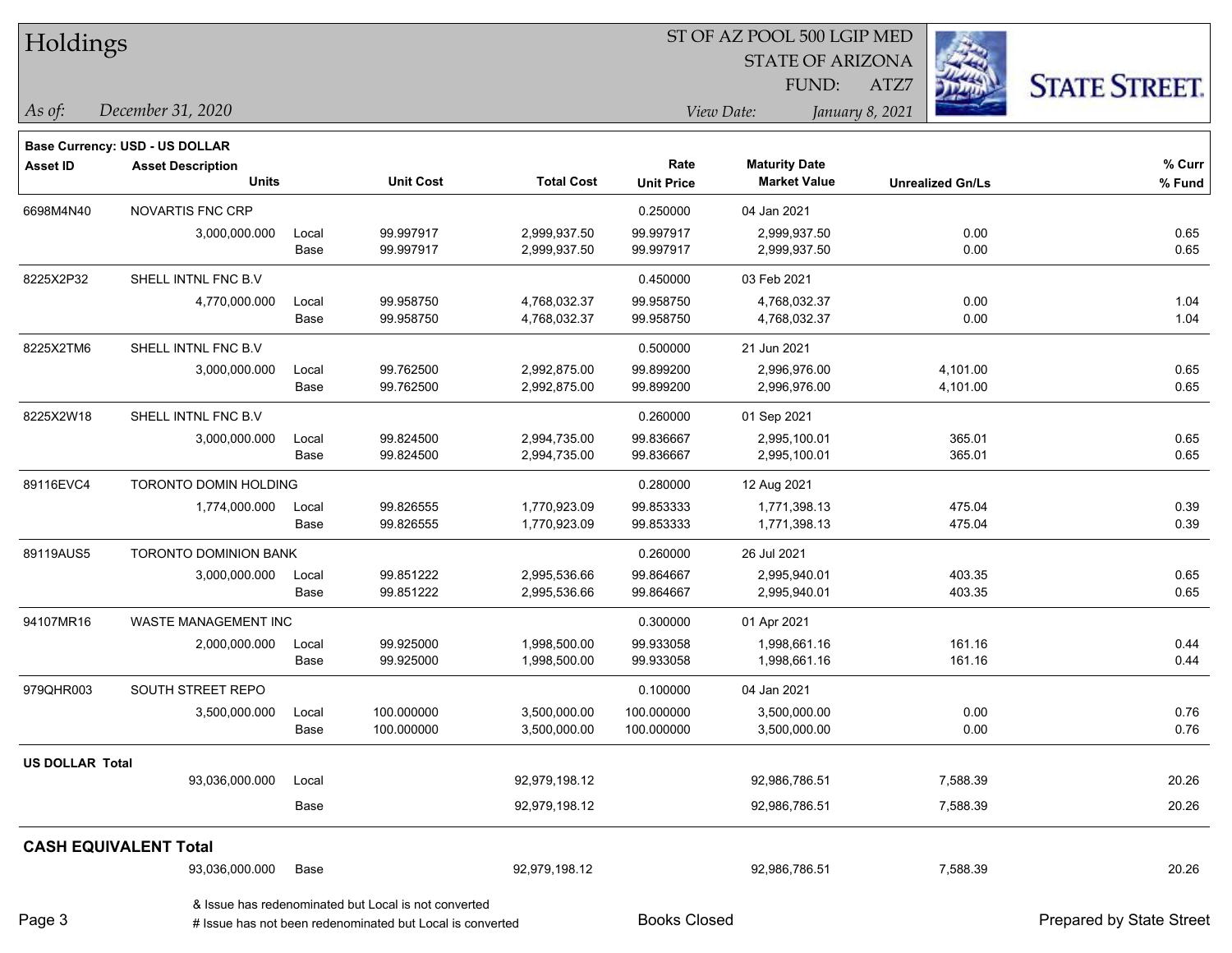| Holdings            |                                                            |       |                                                      |                   | ST OF AZ POOL 500 LGIP MED |                         |                         |                      |  |  |
|---------------------|------------------------------------------------------------|-------|------------------------------------------------------|-------------------|----------------------------|-------------------------|-------------------------|----------------------|--|--|
|                     |                                                            |       |                                                      |                   |                            | <b>STATE OF ARIZONA</b> |                         |                      |  |  |
|                     |                                                            |       |                                                      |                   |                            | <b>FUND:</b>            | ATZ7                    | <b>STATE STREET.</b> |  |  |
| As of:              | December 31, 2020                                          |       |                                                      |                   |                            | View Date:              | January 8, 2021         |                      |  |  |
|                     |                                                            |       |                                                      |                   |                            |                         |                         |                      |  |  |
| <b>Asset ID</b>     | Base Currency: USD - US DOLLAR<br><b>Asset Description</b> |       |                                                      |                   | Rate                       | <b>Maturity Date</b>    |                         | % Curr               |  |  |
|                     | <b>Units</b>                                               |       | <b>Unit Cost</b>                                     | <b>Total Cost</b> | <b>Unit Price</b>          | <b>Market Value</b>     | <b>Unrealized Gn/Ls</b> | % Fund               |  |  |
| <b>FIXED INCOME</b> |                                                            |       |                                                      |                   |                            |                         |                         |                      |  |  |
| <b>US DOLLAR</b>    |                                                            |       |                                                      |                   |                            |                         | Exchange Rate:          | 1.000000             |  |  |
| 02079KAH0           | ALPHABET INC SR UNSECURED 08/25 0.45                       |       |                                                      |                   | 0.450000                   | 15 Aug 2025             |                         |                      |  |  |
|                     | 3,000,000.000                                              | Local | 99.909172                                            | 2,997,275.17      | 100.224914                 | 3,006,747.42            | 9,472.25                | 0.66                 |  |  |
|                     |                                                            | Base  | 99.909172                                            | 2,997,275.17      | 100.224914                 | 3,006,747.42            | 9,472.25                | 0.66                 |  |  |
| 025816CD9           | AMERICAN EXPRESS CO SR UNSECURED 05/22 2.75                |       |                                                      |                   | 2.750000                   | 20 May 2022             |                         |                      |  |  |
|                     | 4,000,000.000                                              | Local | 99.944818                                            | 3,997,792.70      | 103.165285                 | 4,126,611.40            | 128,818.70              | 0.90                 |  |  |
|                     |                                                            | Base  | 99.944818                                            | 3,997,792.70      | 103.165285                 | 4,126,611.40            | 128,818.70              | 0.90                 |  |  |
| 025816CG2           | AMERICAN EXPRESS CO SR UNSECURED 07/24 2.5                 |       |                                                      |                   | 2.500000                   | 30 Jul 2024             |                         |                      |  |  |
|                     | 5,000,000.000                                              | Local | 99.769824                                            | 4,988,491.19      | 106.680472                 | 5,334,023.60            | 345,532.41              | 1.16                 |  |  |
|                     |                                                            | Base  | 99.769824                                            | 4,988,491.19      | 106.680472                 | 5,334,023.60            | 345,532.41              | 1.16                 |  |  |
| 02582JHS2           | AMERICAN EXPRESS CREDIT ACCOUN AMXCA 2018 3 A              |       |                                                      |                   | 0.478630                   | 15 Oct 2025             |                         |                      |  |  |
|                     | 4,000,000.000                                              | Local | 100.000000                                           | 4,000,000.00      | 100.385510                 | 4,015,420.40            | 15,420.40               | 0.87                 |  |  |
| Original Face:      | 4,000,000.000                                              | Base  | 100.000000                                           | 4,000,000.00      | 100.385510                 | 4,015,420.40            | 15,420.40               | 0.87                 |  |  |
| 02665WCC3           | AMERICAN HONDA FINANCE SR UNSECURED 02/21 VAR              |       |                                                      |                   | 0.423630                   | 12 Feb 2021             |                         |                      |  |  |
|                     | 5,000,000.000                                              | Local | 100.000000                                           | 5,000,000.00      | 100.023862                 | 5,001,193.10            | 1,193.10                | 1.09                 |  |  |
|                     |                                                            | Base  | 100.000000                                           | 5,000,000.00      | 100.023862                 | 5,001,193.10            | 1,193.10                | 1.09                 |  |  |
| 02665WDP3           | AMERICAN HONDA FINANCE SR UNSECURED 09/23 VAR              |       |                                                      |                   | 0.645880                   | 08 Sep 2023             |                         |                      |  |  |
|                     | 5,000,000.000                                              | Local | 100.000000                                           | 5,000,000.00      | 100.532273                 | 5,026,613.65            | 26,613.65               | 1.10                 |  |  |
|                     |                                                            | Base  | 100.000000                                           | 5,000,000.00      | 100.532273                 | 5,026,613.65            | 26,613.65               | 1.10                 |  |  |
| 037833CP3           | APPLE INC SR UNSECURED 05/22 VAR                           |       |                                                      |                   | 0.555000                   | 11 May 2022             |                         |                      |  |  |
|                     | 7,000,000.000 Local                                        |       | 100.000000                                           | 7,000,000.00      | 100.402173                 | 7,028,152.11            | 28,152.11               | 1.53                 |  |  |
|                     |                                                            | Base  | 100.000000                                           | 7,000,000.00      | 100.402173                 | 7,028,152.11            | 28,152.11               | 1.53                 |  |  |
| 037833DM9           | APPLE INC SR UNSECURED 09/24 1.8                           |       |                                                      |                   | 1.800000                   | 11 Sep 2024             |                         |                      |  |  |
|                     | 2,000,000.000                                              | Local | 99.832682                                            | 1,996,653.63      | 104.945338                 | 2,098,906.76            | 102,253.13              | 0.46                 |  |  |
|                     |                                                            | Base  | 99.832682                                            | 1,996,653.63      | 104.945338                 | 2,098,906.76            | 102,253.13              | 0.46                 |  |  |
| 037833DT4           | APPLE INC SR UNSECURED 05/25 1.125                         |       |                                                      |                   | 1.125000                   | 11 May 2025             |                         |                      |  |  |
|                     | 5,000,000.000                                              | Local | 99.844421                                            | 4,992,221.07      | 102.836487                 | 5,141,824.35            | 149,603.28              | 1.12                 |  |  |
|                     |                                                            | Base  | 99.844421                                            | 4,992,221.07      | 102.836487                 | 5, 141, 824. 35         | 149,603.28              | 1.12                 |  |  |
|                     |                                                            |       | & Issue has redenominated but Local is not converted |                   |                            |                         |                         |                      |  |  |

Page 4

# Issue has not been redenominated but Local is converted Books Closed Prepared by State Street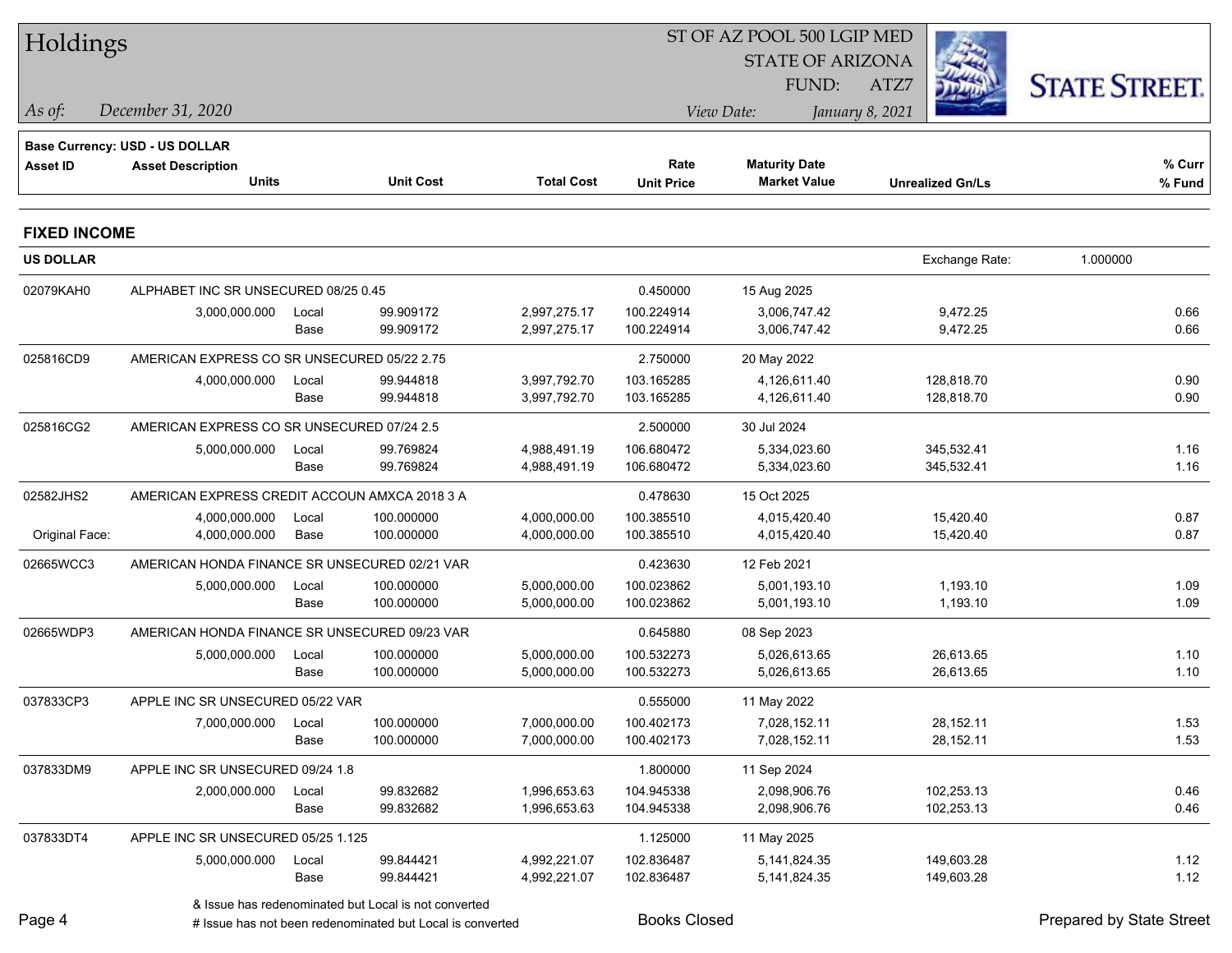Holdings

#### ST OF AZ POOL 500 LGIP MED

**Maturity Date**

STATE OF ARIZONA

ATZ7



**% Curr**

*December 31, 2020 As of: View Date: January 8, 2021*

**Base Currency: USD - US DOLLAR**

FUND:

|           | <b>Units</b>                                   |       | <b>Unit Cost</b> | <b>Total Cost</b> | <b>Unit Price</b> | <b>Market Value</b> | <b>Unrealized Gn/Ls</b> | % Fund |
|-----------|------------------------------------------------|-------|------------------|-------------------|-------------------|---------------------|-------------------------|--------|
| 05531GAA9 | TRUIST FINANCIAL CORP SUBORDINATED 03/22 3.95  |       |                  |                   | 3.950000          | 22 Mar 2022         |                         |        |
|           | 3,000,000.000                                  | Local | 103.932756       | 3,117,982.69      | 104.076461        | 3,122,293.83        | 4,311.14                | 0.68   |
|           |                                                | Base  | 103.932756       | 3,117,982.69      | 104.076461        | 3,122,293.83        | 4,311.14                | 0.68   |
| 06048WXT2 | BANK OF AMERICA CORP SR UNSECURED 09/21 VAR    |       |                  |                   | 2.000000          | 26 Sep 2021         |                         |        |
|           | 2,000,000.000                                  | Local | 100.000000       | 2,000,000.00      | 100.621188        | 2,012,423.76        | 12,423.76               | 0.44   |
|           |                                                | Base  | 100.000000       | 2,000,000.00      | 100.621188        | 2,012,423.76        | 12,423.76               | 0.44   |
| 06051GGY9 | BANK OF AMERICA CORP SR UNSECURED 01/22 VAR    |       |                  |                   | 2.738000          | 23 Jan 2022         |                         |        |
|           | 3,000,000.000                                  | Local | 100.140374       | 3,004,211.23      | 100.121093        | 3,003,632.79        | $-578.44$               | 0.65   |
|           |                                                | Base  | 100.140374       | 3,004,211.23      | 100.121093        | 3,003,632.79        | $-578.44$               | 0.65   |
| 06051GHF9 | BANK OF AMERICA CORP SR UNSECURED 03/24 VAR    |       |                  |                   | 3.550000          | 05 Mar 2024         |                         |        |
|           | 3,564,000.000                                  | Local | 102.418842       | 3,650,207.53      | 106.828965        | 3,807,384.31        | 157,176.78              | 0.83   |
|           |                                                | Base  | 102.418842       | 3,650,207.53      | 106.828965        | 3,807,384.31        | 157,176.78              | 0.83   |
| 06051GJG5 | BANK OF AMERICA CORP SR UNSECURED 09/25 VAR    |       |                  |                   | 0.981000          | 25 Sep 2025         |                         |        |
|           | 4,000,000.000                                  | Local | 100.000000       | 4,000,000.00      | 101.087891        | 4,043,515.64        | 43,515.64               | 0.88   |
|           |                                                | Base  | 100.000000       | 4,000,000.00      | 101.087891        | 4,043,515.64        | 43,515.64               | 0.88   |
| 06367WF99 | BANK OF MONTREAL SR UNSECURED 05/23 VAR        |       |                  | 1.100000          | 12 May 2023       |                     |                         |        |
|           | 3,000,000.000                                  | Local | 100.000000       | 3,000,000.00      | 101.039000        | 3.031.170.00        | 31,170.00               | 0.66   |
|           |                                                | Base  | 100.000000       | 3,000,000.00      | 101.039000        | 3,031,170.00        | 31,170.00               | 0.66   |
| 06367WWB5 | BANK OF MONTREAL SR UNSECURED 02/25 2.25       |       |                  |                   | 2.250000          | 19 Feb 2025         |                         |        |
|           | 3,000,000.000                                  | Local | 100.000000       | 3,000,000.00      | 99.863668         | 2,995,910.04        | $-4,089.96$             | 0.65   |
|           |                                                | Base  | 100.000000       | 3,000,000.00      | 99.863668         | 2,995,910.04        | $-4,089.96$             | 0.65   |
| 06367WX81 | BANK OF MONTREAL SR UNSECURED 07/25 VAR        |       |                  |                   | 1.000000          | 30 Jul 2025         |                         |        |
|           | 4,229,000.000                                  | Local | 100.000000       | 4,229,000.00      | 99.835441         | 4,222,040.80        | $-6,959.20$             | 0.92   |
|           |                                                | Base  | 100.000000       | 4,229,000.00      | 99.835441         | 4,222,040.80        | $-6,959.20$             | 0.92   |
| 06406RAL1 | BANK OF NY MELLON CORP SR UNSECURED 10/24 2.1  |       |                  |                   | 2.100000          | 24 Oct 2024         |                         |        |
|           | 3,000,000.000                                  | Local | 99.866667        | 2,996,000.00      | 106.204399        | 3,186,131.97        | 190,131.97              | 0.69   |
|           |                                                | Base  | 99.866667        | 2,996,000.00      | 106.204399        | 3,186,131.97        | 190,131.97              | 0.69   |
| 06406RAP2 | BANK OF NY MELLON CORP SR UNSECURED 12/23 0.35 |       |                  |                   | 0.350000          | 07 Dec 2023         |                         |        |
|           | 2,000,000.000                                  | Local | 99.895512        | 1,997,910.23      | 100.150000        | 2,003,000.00        | 5,089.77                | 0.44   |

**Asset ID Asset Description Rate**

Base 99.895512 1,997,910.23 100.150000 2,003,000.00 5,089.77 0.44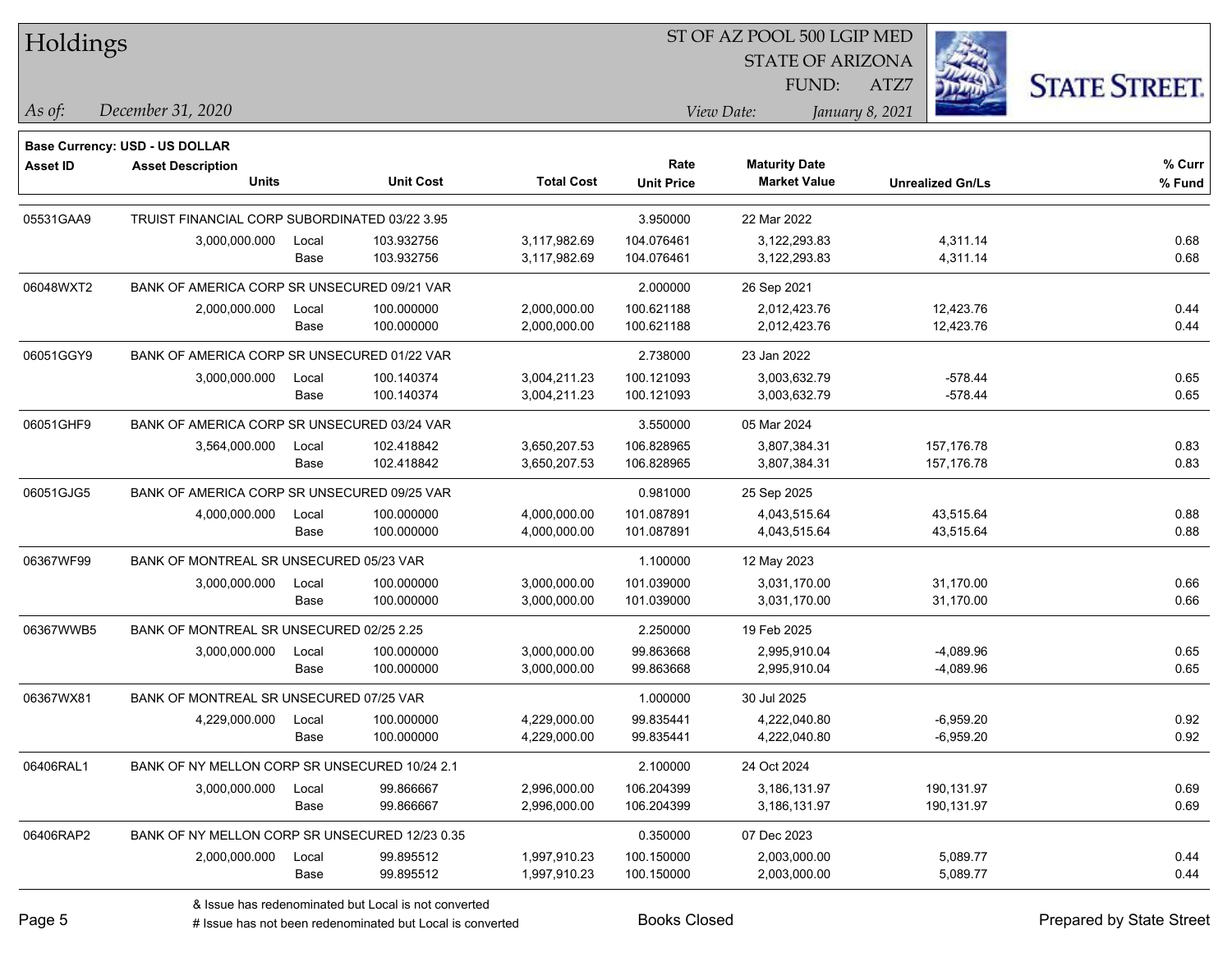| Holdings        |                                                            |       |                  |                   |                   | ST OF AZ POOL 500 LGIP MED |                         |                      |
|-----------------|------------------------------------------------------------|-------|------------------|-------------------|-------------------|----------------------------|-------------------------|----------------------|
|                 |                                                            |       |                  |                   |                   | <b>STATE OF ARIZONA</b>    |                         |                      |
| As of:          | December 31, 2020                                          |       |                  |                   |                   | FUND:<br>View Date:        | ATZ7<br>January 8, 2021 | <b>STATE STREET.</b> |
|                 |                                                            |       |                  |                   |                   |                            |                         |                      |
| <b>Asset ID</b> | Base Currency: USD - US DOLLAR<br><b>Asset Description</b> |       |                  |                   | Rate              | <b>Maturity Date</b>       |                         | % Curr               |
|                 | Units                                                      |       | <b>Unit Cost</b> | <b>Total Cost</b> | <b>Unit Price</b> | <b>Market Value</b>        | <b>Unrealized Gn/Ls</b> | % Fund               |
| 064159SH0       | BANK OF NOVA SCOTIA SR UNSECURED 11/22 2                   |       |                  |                   | 2.000000          | 15 Nov 2022                |                         |                      |
|                 | 3,000,000.000                                              | Local | 99.981213        | 2,999,436.38      | 103.267416        | 3,098,022.48               | 98,586.10               | 0.67                 |
|                 |                                                            | Base  | 99.981213        | 2,999,436.38      | 103.267416        | 3,098,022.48               | 98,586.10               | 0.67                 |
| 07330NAT2       | TRUIST BANK SR UNSECURED 12/24 2.15                        |       |                  |                   | 2.150000          | 06 Dec 2024                |                         |                      |
|                 | 5,000,000.000                                              | Local | 99.867105        | 4,993,355.23      | 105.983208        | 5,299,160.40               | 305,805.17              | 1.15                 |
|                 |                                                            | Base  | 99.867105        | 4,993,355.23      | 105.983208        | 5,299,160.40               | 305,805.17              | 1.15                 |
| 097023CZ6       | BOEING CO SR UNSECURED 02/24 1.95                          |       |                  |                   | 1.950000          | 01 Feb 2024                |                         |                      |
|                 | 3,000,000.000                                              | Local | 99.870880        | 2,996,126.41      | 102.987853        | 3,089,635.59               | 93,509.18               | 0.67                 |
|                 |                                                            | Base  | 99.870880        | 2,996,126.41      | 102.987853        | 3,089,635.59               | 93,509.18               | 0.67                 |
| 126650CT5       | CVS HEALTH CORP SR UNSECURED 06/21 2.125                   |       |                  |                   | 2.125000          | 01 Jun 2021                |                         |                      |
|                 | 2,000,000.000                                              | Local | 99.981420        | 1,999,628.40      | 100.592346        | 2,011,846.92               | 12,218.52               | 0.44                 |
|                 |                                                            | Base  | 99.981420        | 1,999,628.40      | 100.592346        | 2,011,846.92               | 12,218.52               | 0.44                 |
| 136069TZ4       | CANADIAN IMPERIAL BANK SR UNSECURED 06/22 VAR              |       |                  |                   | 0.939250          | 16 Jun 2022                |                         |                      |
|                 | 3,000,000.000                                              | Local | 100.000000       | 3,000,000.00      | 100.836389        | 3,025,091.67               | 25,091.67               | 0.66                 |
|                 |                                                            | Base  | 100.000000       | 3,000,000.00      | 100.836389        | 3,025,091.67               | 25,091.67               | 0.66                 |
| 14316HAA0       | CARMAX AUTO OWNER TRUST CARMX 2020 4 A1                    |       |                  |                   | 0.241980          | 15 Oct 2021                |                         |                      |
|                 | 1,632,894.850                                              | Local | 100.000000       | 1,632,894.85      | 100.000010        | 1,632,895.01               | 0.16                    | 0.36                 |
| Original Face:  | 2,500,000.000                                              | Base  | 100.000000       | 1,632,894.85      | 100.000010        | 1,632,895.01               | 0.16                    | 0.36                 |
| 166756AE6       | CHEVRON USA INC COMPANY GUAR 08/25 0.687                   |       |                  |                   | 0.687000          | 12 Aug 2025                |                         |                      |
|                 | 5,000,000.000                                              | Local | 100.000000       | 5,000,000.00      | 100.604011        | 5,030,200.55               | 30,200.55               | 1.10                 |
|                 |                                                            | Base  | 100.000000       | 5,000,000.00      | 100.604011        | 5,030,200.55               | 30,200.55               | 1.10                 |
| 172967KK6       | CITIGROUP INC SR UNSECURED 03/21 2.7                       |       |                  |                   | 2.700000          | 30 Mar 2021                |                         |                      |
|                 | 2,370,000.000                                              | Local | 100.025334       | 2,370,600.41      | 100.577588        | 2.383.688.84               | 13,088.43               | 0.52                 |
|                 |                                                            | Base  | 100.025334       | 2,370,600.41      | 100.577588        | 2,383,688.84               | 13,088.43               | 0.52                 |
| 17328VAD2       | CITIGROUP GLOBAL MARKETS COMPANY GUAR 03/25 2              |       |                  |                   | 2.000000          | 31 Mar 2025                |                         |                      |
|                 | 2,155,000.000                                              | Local | 100.000000       | 2,155,000.00      | 100.167211        | 2,158,603.40               | 3,603.40                | 0.47                 |
|                 |                                                            | Base  | 100.000000       | 2,155,000.00      | 100.167211        | 2,158,603.40               | 3,603.40                | 0.47                 |
| 17328W4G0       | CITIGROUP GLOBAL MARKETS COMPANY GUAR 07/25 VAR            |       |                  |                   | 1.100000          | 31 Jul 2025                |                         |                      |
|                 | 5,000,000.000                                              | Local | 100.000000       | 5,000,000.00      | 99.226405         | 4,961,320.25               | $-38,679.75$            | 1.08                 |
|                 |                                                            | Base  | 100.000000       | 5,000,000.00      | 99.226405         | 4,961,320.25               | $-38,679.75$            | 1.08                 |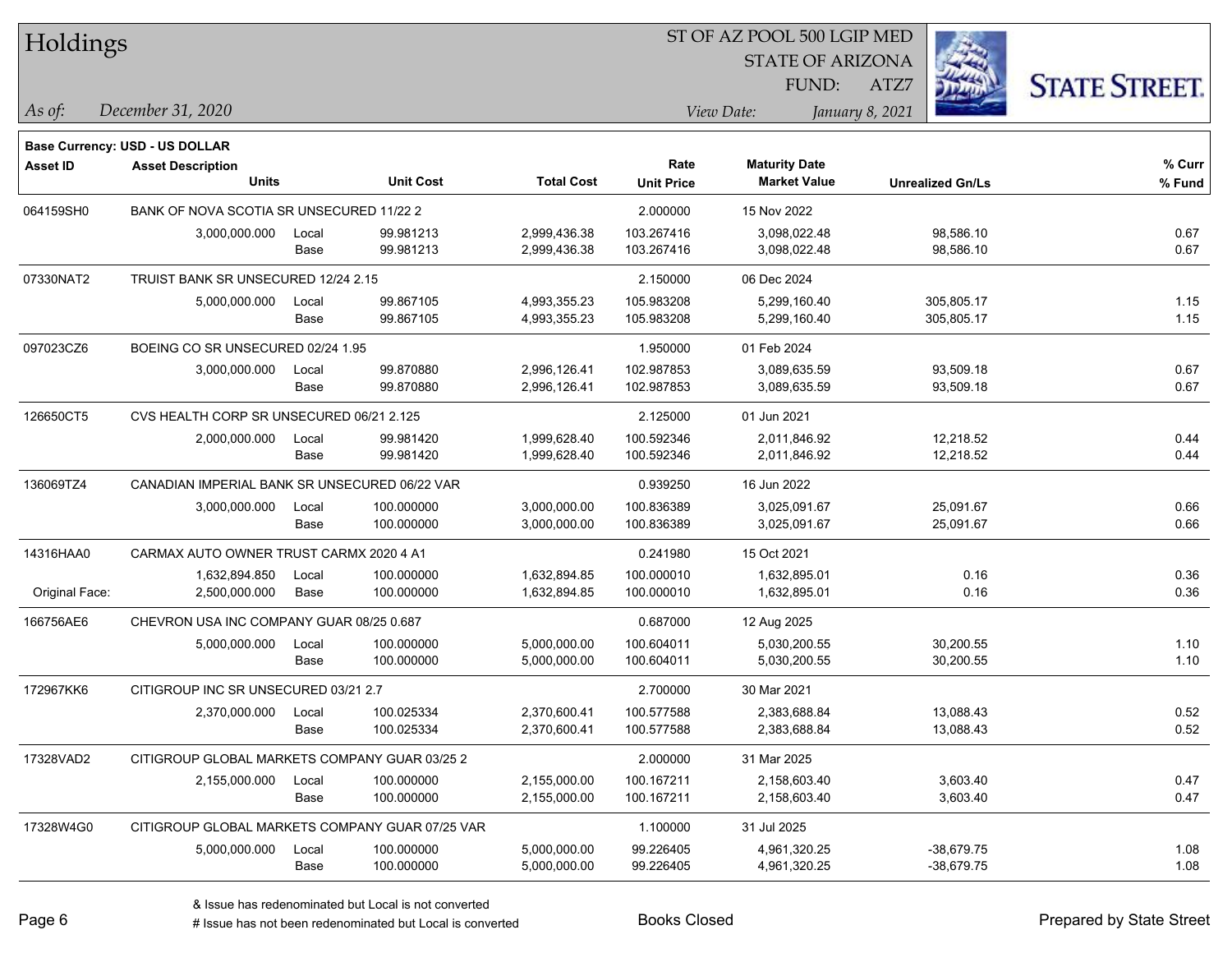| Holdings        |                                                  |       |                                                    |                   |                   | ST OF AZ POOL 500 LGIP MED |                         |                      |
|-----------------|--------------------------------------------------|-------|----------------------------------------------------|-------------------|-------------------|----------------------------|-------------------------|----------------------|
|                 |                                                  |       |                                                    |                   |                   | <b>STATE OF ARIZONA</b>    |                         |                      |
|                 |                                                  |       |                                                    |                   |                   | FUND:                      | ATZ7                    | <b>STATE STREET.</b> |
| As of:          | December 31, 2020                                |       |                                                    |                   |                   | View Date:                 | January 8, 2021         |                      |
|                 | Base Currency: USD - US DOLLAR                   |       |                                                    |                   |                   |                            |                         |                      |
| <b>Asset ID</b> | <b>Asset Description</b>                         |       |                                                    |                   | Rate              | <b>Maturity Date</b>       |                         | % Curr               |
|                 | <b>Units</b>                                     |       | <b>Unit Cost</b>                                   | <b>Total Cost</b> | <b>Unit Price</b> | <b>Market Value</b>        | <b>Unrealized Gn/Ls</b> | % Fund               |
| 254687FK7       | WALT DISNEY COMPANY/THE COMPANY GUAR 08/24 1.75  |       |                                                    |                   | 1.750000          | 30 Aug 2024                |                         |                      |
|                 | 5,000,000.000                                    | Local | 99.702153                                          | 4,985,107.65      | 104.287714        | 5,214,385.70               | 229,278.05              | 1.14                 |
|                 |                                                  | Base  | 99.702153                                          | 4,985,107.65      | 104.287714        | 5,214,385.70               | 229,278.05              | 1.14                 |
| 26441CBD6       | DUKE ENERGY CORP SR UNSECURED 03/22 VAR          |       |                                                    |                   | 0.870630          | 11 Mar 2022                |                         |                      |
|                 | 3,000,000.000                                    | Local | 100.570339                                         | 3,017,110.17      | 100.537925        | 3,016,137.75               | $-972.42$               | 0.66                 |
|                 |                                                  | Base  | 100.570339                                         | 3,017,110.17      | 100.537925        | 3,016,137.75               | $-972.42$               | 0.66                 |
| 30231GBC5       | EXXON MOBIL CORPORATION SR UNSECURED 08/24 2.019 |       |                                                    |                   | 2.019000          | 16 Aug 2024                |                         |                      |
|                 | 5,000,000.000                                    | Local | 100.000000                                         | 5,000,000.00      | 105.285926        | 5,264,296.30               | 264,296.30              | 1.15                 |
|                 |                                                  | Base  | 100.000000                                         | 5,000,000.00      | 105.285926        | 5,264,296.30               | 264,296.30              | 1.15                 |
| 30303KAA4       |                                                  |       | FRESB MULTIFAMILY MORTGAGE PAS FRESB 2017 SB35 A5F |                   | 2.250000          | 25 Jun 2022                |                         |                      |
|                 | 2,575,201.650                                    | Local | 100.000000                                         | 2,575,201.65      | 102.067110        | 2,628,433.90               | 53,232.25               | 0.57                 |
| Original Face:  | 5,126,000.000                                    | Base  | 100.000000                                         | 2,575,201.65      | 102.067110        | 2,628,433.90               | 53,232.25               | 0.57                 |
| 3128M8RU0       | FED HM LN PC POOL G06499 FG 03/41 FIXED 4        |       |                                                    |                   | 4.000000          | 01 Mar 2041                |                         |                      |
|                 | 494,155.230                                      | Local | 103.199199                                         | 509,964.24        | 111.178824        | 549,395.97                 | 39,431.73               | 0.12                 |
| Original Face:  | 2,090,000.000                                    | Base  | 103.199199                                         | 509,964.24        | 111.178824        | 549,395.97                 | 39,431.73               | 0.12                 |
| 3128MMHX4       | FED HM LN PC POOL G18245 FG 03/23 FIXED 4.5      |       |                                                    |                   | 4.500000          | 01 Mar 2023                |                         |                      |
|                 | 1,223.900                                        | Local | 100.481248                                         | 1,229.79          | 105.705090        | 1,293.72                   | 63.93                   | 0.00                 |
| Original Face:  | 250,000.000                                      | Base  | 100.481248                                         | 1,229.79          | 105.705090        | 1,293.72                   | 63.93                   | 0.00                 |
| 3128MMK36       | FED HM LN PC POOL G18313 FG 06/24 FIXED 4.5      |       |                                                    |                   | 4.500000          | 01 Jun 2024                |                         |                      |
|                 | 18.628.440                                       | Local | 100.064686                                         | 18,640.49         | 105.699921        | 19,690.25                  | 1,049.76                | 0.00                 |
| Original Face:  | 1,000,000.000                                    | Base  | 100.064686                                         | 18,640.49         | 105.699921        | 19,690.25                  | 1,049.76                | 0.00                 |
| 3128MMKJ1       | FED HM LN PC POOL G18296 FG 02/24 FIXED 4.5      |       |                                                    |                   | 4.500000          | 01 Feb 2024                |                         |                      |
|                 | 19,683.420                                       | Local | 100.369499                                         | 19,756.15         | 105.313840        | 20,729.37                  | 973.22                  | 0.00                 |
| Original Face:  | 2,206,300.000                                    | Base  | 100.369499                                         | 19,756.15         | 105.313840        | 20,729.37                  | 973.22                  | 0.00                 |
| 3128MMN33       | FED HM LN PC POOL G18409 FG 11/26 FIXED 3        |       |                                                    |                   | 3.000000          | 01 Nov 2026                |                         |                      |
|                 | 424,880.500                                      | Local | 101.049220                                         | 429,338.43        | 105.135182        | 446,698.89                 | 17,360.46               | 0.10                 |
| Original Face:  | 5,000,000.000                                    | Base  | 101.049220                                         | 429,338.43        | 105.135182        | 446,698.89                 | 17,360.46               | 0.10                 |
| 3128MMQT3       | FED HM LN PC POOL G18465 FG 05/28 FIXED 2.5      |       |                                                    |                   | 2.500000          | 01 May 2028                |                         |                      |
|                 | 1,250,392.550                                    | Local | 101.609366                                         | 1,270,515.94      | 104.565415        | 1,307,478.16               | 36,962.22               | 0.28                 |
| Original Face:  | 5,000,000.000                                    | Base  | 101.609366                                         | 1,270,515.94      | 104.565415        | 1,307,478.16               | 36,962.22               | 0.28                 |

 $\overline{\phantom{0}}$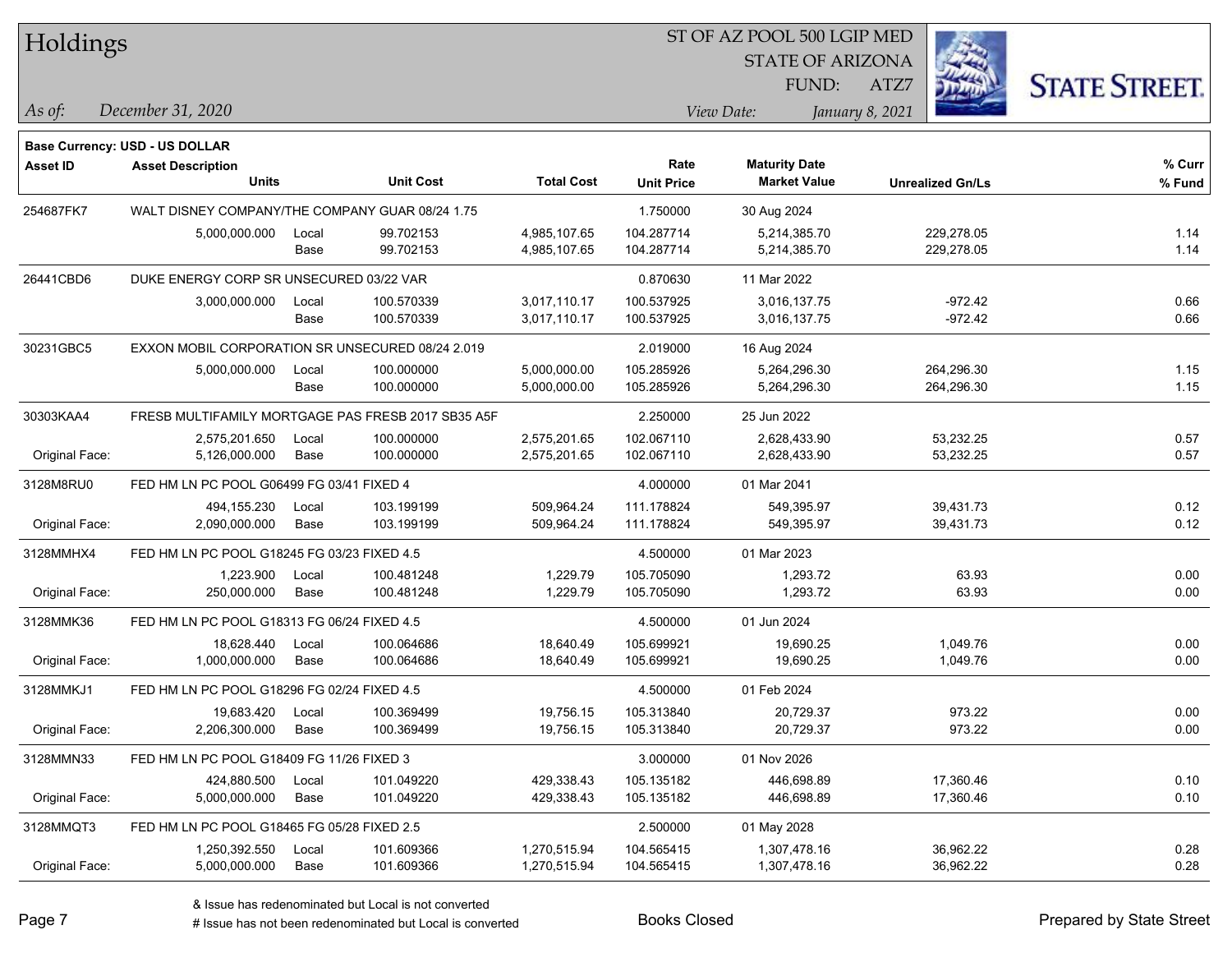Holdings

#### ST OF AZ POOL 500 LGIP MED

**Maturity Date**

STATE OF ARIZONA FUND:



**% Curr**

*December 31, 2020 As of: View Date: January 8, 2021*

**Base Currency: USD - US DOLLAR**

ATZ7

|                | <b>Units</b>                                |       | <b>Unit Cost</b> | <b>Total Cost</b> | <b>Unit Price</b> | <b>Market Value</b> | <b>Unrealized Gn/Ls</b> | % Fund |
|----------------|---------------------------------------------|-------|------------------|-------------------|-------------------|---------------------|-------------------------|--------|
| 3128PMY87      | FED HM LN PC POOL J09735 FG 06/24 FIXED 4.5 |       |                  |                   | 4.500000          | 01 Jun 2024         |                         |        |
|                | 18,090.390                                  | Local | 100.657587       | 18,209.35         | 106.108479        | 19,195.44           | 986.09                  | 0.00   |
| Original Face: | 1,000,000.000                               | Base  | 100.657587       | 18,209.35         | 106.108479        | 19,195.44           | 986.09                  | 0.00   |
| 3128PR3M9      | FED HM LN PC POOL J12604 FG 07/25 FIXED 4   |       |                  |                   | 4.000000          | 01 Jul 2025         |                         |        |
|                | 208,351.140                                 | Local | 100.885851       | 210,196.82        | 106.178785        | 221,224.71          | 11,027.89               | 0.05   |
| Original Face: | 6,000,000.000                               | Base  | 100.885851       | 210,196.82        | 106.178785        | 221,224.71          | 11,027.89               | 0.05   |
| 3128PSKA4      | FED HM LN PC POOL J12989 FG 09/25 FIXED 3.5 |       |                  |                   | 3.500000          | 01 Sep 2025         |                         |        |
|                | 203,274.150                                 | Local | 101.175467       | 205,663.57        | 106.135666        | 215,746.37          | 10,082.80               | 0.05   |
| Original Face: | 5,000,000.000                               | Base  | 101.175467       | 205,663.57        | 106.135666        | 215,746.37          | 10,082.80               | 0.05   |
| 31292LFA8      | FED HM LN PC POOL C03761 FG 02/42 FIXED 3.5 |       |                  |                   | 3.500000          | 01 Feb 2042         |                         |        |
|                | 1,148,040.800                               | Local | 103.542836       | 1,188,714.00      | 107.687933        | 1,236,301.41        | 47,587.41               | 0.27   |
| Original Face: | 5,000,000.000                               | Base  | 103.542836       | 1,188,714.00      | 107.687933        | 1,236,301.41        | 47,587.41               | 0.27   |
| 312936EV5      | FED HM LN PC POOL A89148 FG 10/39 FIXED 4   |       |                  |                   | 4.000000          | 01 Oct 2039         |                         |        |
|                | 847,830.540                                 | Local | 103.417112       | 876,801.86        | 110.253848        | 934,765.79          | 57,963.93               | 0.20   |
| Original Face: | 5,700,000.000                               | Base  | 103.417112       | 876,801.86        | 110.253848        | 934,765.79          | 57,963.93               | 0.20   |
| 312944H79      | FED HM LN PC POOL A95654 FG 12/40 FIXED 4   |       |                  |                   | 4.000000          | 01 Dec 2040         |                         |        |
|                | 383,561.260                                 | Local | 103.185867       | 395,781.01        | 111.174851        | 426,423.66          | 30,642.65               | 0.09   |
| Original Face: | 2,000,000.000                               | Base  | 103.185867       | 395,781.01        | 111.174851        | 426,423.66          | 30,642.65               | 0.09   |
| 3133EL4W1      | FEDERAL FARM CREDIT BANK BONDS 08/25 0.61   |       |                  |                   | 0.610000          | 25 Aug 2025         |                         |        |
|                | 3,000,000.000                               | Local | 99.983823        | 2,999,514.70      | 100.000272        | 3,000,008.16        | 493.46                  | 0.65   |
|                |                                             | Base  | 99.983823        | 2,999,514.70      | 100.000272        | 3,000,008.16        | 493.46                  | 0.65   |
| 3133ELE67      | FEDERAL FARM CREDIT BANK BONDS 06/24 0.58   |       |                  |                   | 0.580000          | 03 Jun 2024         |                         |        |
|                | 5,000,000.000                               | Local | 100.000000       | 5,000,000.00      | 100.091308        | 5,004,565.40        | 4,565.40                | 1.09   |
|                |                                             | Base  | 100.000000       | 5,000,000.00      | 100.091308        | 5,004,565.40        | 4,565.40                | 1.09   |
| 3133ELTC8      | FEDERAL FARM CREDIT BANK BONDS 03/25 1.125  |       |                  |                   | 1.125000          | 17 Mar 2025         |                         |        |
|                | 3,000,000.000                               | Local | 100.004932       | 3,000,147.95      | 100.137816        | 3,004,134.48        | 3,986.53                | 0.65   |
|                |                                             | Base  | 100.004932       | 3,000,147.95      | 100.137816        | 3,004,134.48        | 3,986.53                | 0.65   |
| 3133ELX33      | FEDERAL FARM CREDIT BANK BONDS 07/25 0.69   |       |                  |                   | 0.690000          | 22 Jul 2025         |                         |        |
|                | 3,000,000.000                               | Local | 99.972253        | 2,999,167.58      | 100.048950        | 3,001,468.50        | 2,300.92                | 0.65   |
|                |                                             | Base  | 99.972253        | 2,999,167.58      | 100.048950        | 3,001,468.50        | 2,300.92                | 0.65   |

**Asset ID Asset Description Rate**

# Issue has not been redenominated but Local is converted Books Closed Prepared by State Street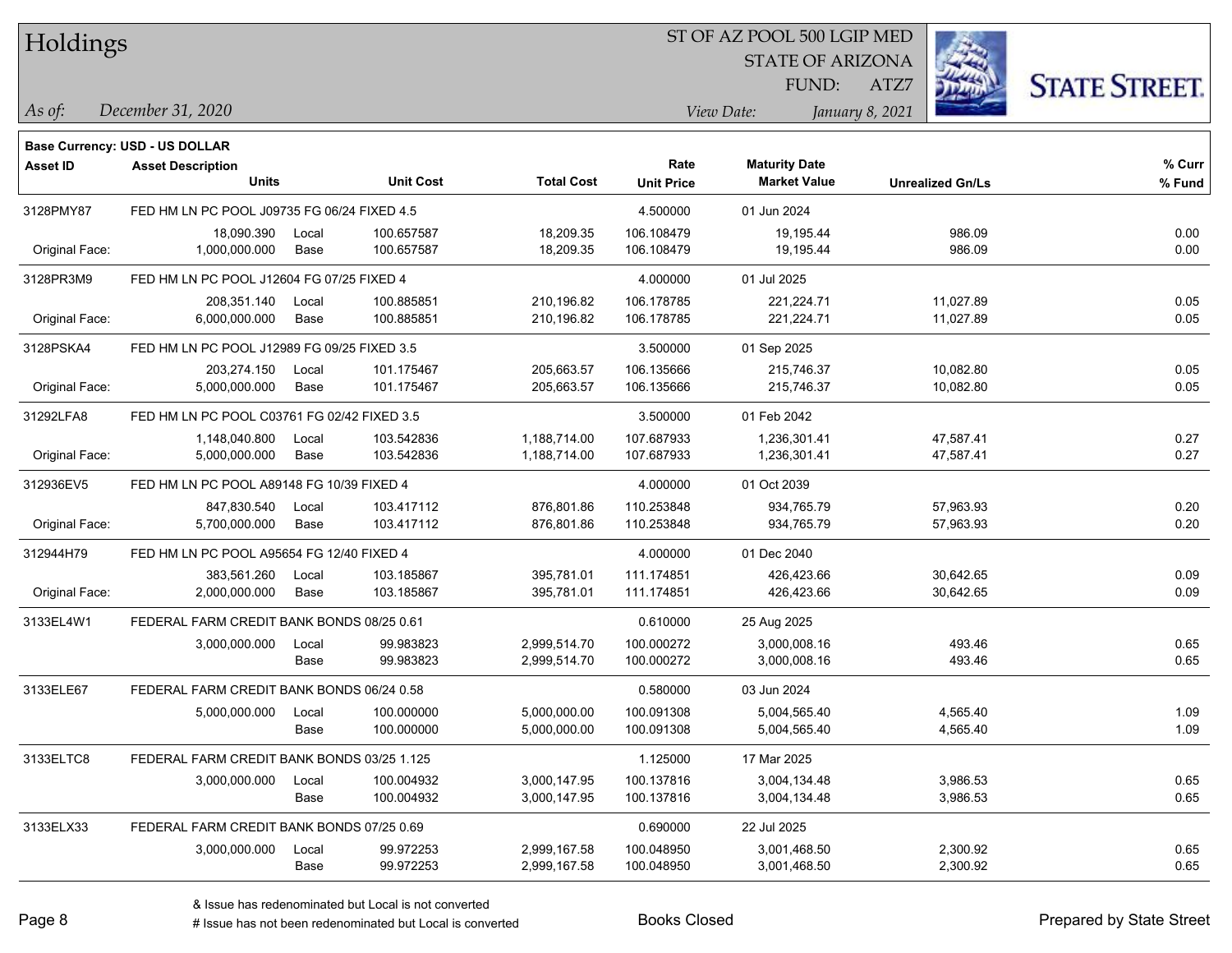| Holdings        |                                       |       |                  |                   | ST OF AZ POOL 500 LGIP MED |                         |                         |                      |  |  |
|-----------------|---------------------------------------|-------|------------------|-------------------|----------------------------|-------------------------|-------------------------|----------------------|--|--|
|                 |                                       |       |                  |                   |                            | <b>STATE OF ARIZONA</b> |                         |                      |  |  |
|                 |                                       |       |                  |                   |                            | FUND:                   | ATZ7                    | <b>STATE STREET.</b> |  |  |
| As of:          | December 31, 2020                     |       |                  |                   |                            | View Date:              | January 8, 2021         |                      |  |  |
|                 | <b>Base Currency: USD - US DOLLAR</b> |       |                  |                   |                            |                         |                         |                      |  |  |
| <b>Asset ID</b> | <b>Asset Description</b>              |       |                  |                   | Rate                       | <b>Maturity Date</b>    |                         | % Curr               |  |  |
|                 | Units                                 |       | <b>Unit Cost</b> | <b>Total Cost</b> | <b>Unit Price</b>          | <b>Market Value</b>     | <b>Unrealized Gn/Ls</b> | % Fund               |  |  |
| 3134GVB31       | FREDDIE MAC NOTES 05/25 0.75          |       |                  |                   | 0.750000                   | 28 May 2025             |                         |                      |  |  |
|                 | 3,000,000.000                         | Local | 100.000000       | 3,000,000.00      | 100.128383                 | 3,003,851.49            | 3,851.49                | 0.65                 |  |  |
|                 |                                       | Base  | 100.000000       | 3,000,000.00      | 100.128383                 | 3,003,851.49            | 3,851.49                | 0.65                 |  |  |
| 3134GWZV1       | FREDDIE MAC NOTES 10/25 0.65          |       |                  |                   | 0.650000                   | 22 Oct 2025             |                         |                      |  |  |
|                 | 5,000,000.000                         | Local | 100.000000       | 5,000,000.00      | 100.024680                 | 5,001,234.00            | 1,234.00                | 1.09                 |  |  |
|                 |                                       | Base  | 100.000000       | 5,000,000.00      | 100.024680                 | 5,001,234.00            | 1,234.00                | 1.09                 |  |  |
| 3134GXHD9       | FREDDIE MAC NOTES 12/25 0.7           |       |                  |                   | 0.700000                   | 23 Dec 2025             |                         |                      |  |  |
|                 | 3,000,000.000                         | Local | 100.000000       | 3,000,000.00      | 100.005691                 | 3,000,170.73            | 170.73                  | 0.65                 |  |  |
|                 |                                       | Base  | 100.000000       | 3,000,000.00      | 100.005691                 | 3,000,170.73            | 170.73                  | 0.65                 |  |  |
| 3135G0U92       | <b>FANNIE MAE NOTES 01/22 2.625</b>   |       |                  |                   | 2.625000                   | 11 Jan 2022             |                         |                      |  |  |
|                 | 2,000,000.000                         | Local | 99.975365        | 1,999,507.29      | 102.562342                 | 2,051,246.84            | 51,739.55               | 0.45                 |  |  |
|                 |                                       | Base  | 99.975365        | 1,999,507.29      | 102.562342                 | 2,051,246.84            | 51,739.55               | 0.45                 |  |  |
| 3136ALSW2       | FANNIE MAE FNR 2014 68 MA             |       |                  |                   | 3.000000                   | 25 Nov 2040             |                         |                      |  |  |
|                 | 1,111,222.120                         | Local | 101.853166       | 1,131,814.91      | 101.398180                 | 1,126,759.01            | $-5,055.90$             | 0.25                 |  |  |
| Original Face:  | 5,300,000.000                         | Base  | 101.853166       | 1,131,814.91      | 101.398180                 | 1,126,759.01            | $-5,055.90$             | 0.25                 |  |  |
| 3136B7L41       | FANNIE MAE FNR 2019 77 LV             |       |                  |                   | 3.000000                   | 25 May 2031             |                         |                      |  |  |
|                 | 2,773,473.090                         | Local | 102.744758       | 2,849,598.22      | 103.534760                 | 2,871,508.71            | 21,910.49               | 0.63                 |  |  |
| Original Face:  | 3,000,000.000                         | Base  | 102.744758       | 2,849,598.22      | 103.534760                 | 2,871,508.71            | 21,910.49               | 0.63                 |  |  |
| 3136BBHC9       | FANNIE MAE FNR 2020 54 GY             |       |                  |                   | 2.000000                   | 25 Jun 2044             |                         |                      |  |  |
|                 | 2,863,706.210                         | Local | 102.640092       | 2,939,310.68      | 102.482830                 | 2,934,807.17            | $-4,503.51$             | 0.64                 |  |  |
| Original Face:  | 3,000,000.000                         | Base  | 102.640092       | 2,939,310.68      | 102.482830                 | 2,934,807.17            | $-4,503.51$             | 0.64                 |  |  |
| 3136G4D75       | FANNIE MAE NOTES 07/25 0.6            |       |                  |                   | 0.600000                   | 29 Jul 2025             |                         |                      |  |  |
|                 | 3,000,000.000                         | Local | 100.000000       | 3,000,000.00      | 100.109002                 | 3,003,270.06            | 3,270.06                | 0.65                 |  |  |
|                 |                                       | Base  | 100.000000       | 3,000,000.00      | 100.109002                 | 3,003,270.06            | 3,270.06                | 0.65                 |  |  |
| 3137BDYM2       | FREDDIE MAC FHR 4387 E                |       |                  |                   | 2.000000                   | 15 Nov 2028             |                         |                      |  |  |
|                 | 2,191,574.300                         | Local | 99.820863        | 2,187,648.39      | 102.564110                 | 2,247,768.68            | 60,120.29               | 0.49                 |  |  |
| Original Face:  | 8,190,000.000                         | Base  | 99.820863        | 2,187,648.39      | 102.564110                 | 2,247,768.68            | 60,120.29               | 0.49                 |  |  |
| 3137BG5C9       | FREDDIE MAC FHR 4425 VL               |       |                  |                   | 4.000000                   | 15 Mar 2026             |                         |                      |  |  |
|                 | 636,848.510                           | Local | 104.169309       | 663,400.69        | 103.405680                 | 658,537.53              | $-4,863.16$             | 0.14                 |  |  |
| Original Face:  | 1,212,000.000                         | Base  | 104.169309       | 663,400.69        | 103.405680                 | 658,537.53              | $-4,863.16$             | 0.14                 |  |  |

denote the redenominated but Local is converted Books Closed Prepared by State Street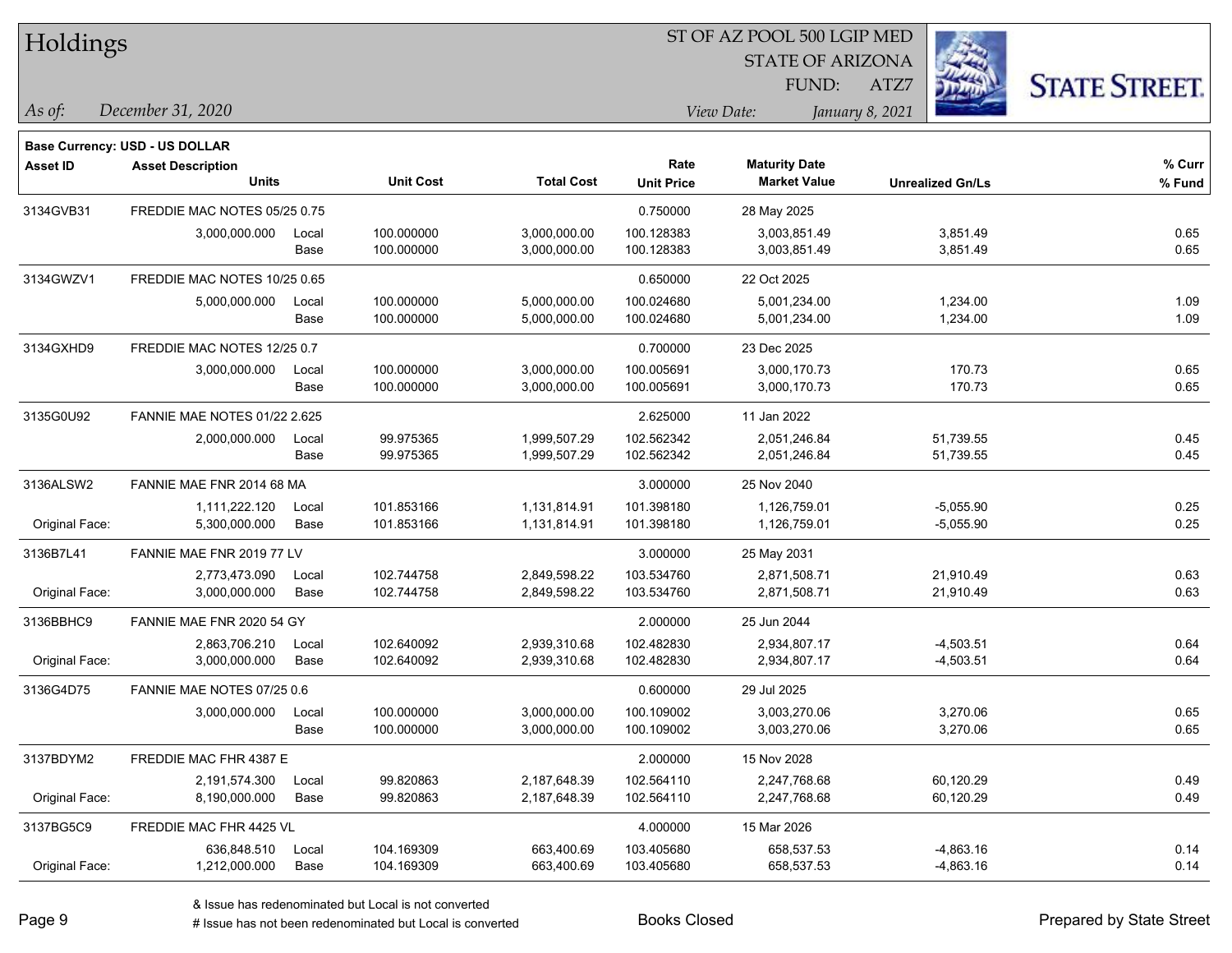|  |  | Holdings |
|--|--|----------|
|--|--|----------|

STATE OF ARIZONA FUND:



*December 31, 2020 As of: View Date: January 8, 2021*

**Base Currency: USD - US DOLLAR**

ATZ7

| <b>Asset ID</b> | <b>Asset Description</b>            |       |                  |                   | Rate              | <b>Maturity Date</b> |                         | % Curr |
|-----------------|-------------------------------------|-------|------------------|-------------------|-------------------|----------------------|-------------------------|--------|
|                 | <b>Units</b>                        |       | <b>Unit Cost</b> | <b>Total Cost</b> | <b>Unit Price</b> | <b>Market Value</b>  | <b>Unrealized Gn/Ls</b> | % Fund |
| 3137EAEC9       | FREDDIE MAC NOTES 08/21 1.125       |       |                  |                   | 1.125000          | 12 Aug 2021          |                         |        |
|                 | 2,000,000.000                       | Local | 99.937960        | 1,998,759.20      | 100.613909        | 2,012,278.18         | 13,518.98               | 0.44   |
|                 |                                     | Base  | 99.937960        | 1,998,759.20      | 100.613909        | 2,012,278.18         | 13,518.98               | 0.44   |
| 3137F8AW3       | FREDDIE MAC FHR 5058 BD             |       |                  |                   | 3.000000          | 25 Dec 2035          |                         |        |
|                 | 2,000,000.000                       | Local | 102.635756       | 2,052,715.11      | 102.187500        | 2,043,750.00         | $-8,965.11$             | 0.45   |
| Original Face:  | 2,000,000.000                       | Base  | 102.635756       | 2,052,715.11      | 102.187500        | 2,043,750.00         | $-8,965.11$             | 0.45   |
| 3137FVUG5       | FREDDIE MAC FHR 5016 BA             |       |                  |                   | 2.000000          | 25 Sep 2044          |                         |        |
|                 | 2,882,698.230                       | Local | 102.688413       | 2,960,197.07      | 102.178480        | 2,945,497.23         | $-14,699.84$            | 0.64   |
| Original Face:  | 3,000,000.000                       | Base  | 102.688413       | 2,960,197.07      | 102.178480        | 2,945,497.23         | $-14,699.84$            | 0.64   |
| 3138MFUC9       | FNMA POOL AQ0578 FN 11/27 FIXED 2.5 |       |                  |                   | 2.500000          | 01 Nov 2027          |                         |        |
|                 | 334,284.870                         | Local | 101.041639       | 337,766.91        | 105.480132        | 352,604.12           | 14,837.21               | 0.08   |
| Original Face:  | 1,500,000.000                       | Base  | 101.041639       | 337,766.91        | 105.480132        | 352,604.12           | 14,837.21               | 0.08   |
| 31403DHB8       | FNMA POOL 745526 FN 05/21 FIXED VAR |       |                  |                   | 6.000000          | 01 May 2021          |                         |        |
|                 | 1,245.050                           | Local | 100.053813       | 1,245.72          | 100.291870        | 1,248.68             | 2.96                    | 0.00   |
| Original Face:  | 2,500,000.000                       | Base  | 100.053813       | 1,245.72          | 100.291870        | 1,248.68             | 2.96                    | 0.00   |
| 31412QBF5       | FNMA POOL 931638 FN 07/39 FIXED 4.5 |       |                  |                   | 4.500000          | 01 Jul 2039          |                         |        |
|                 | 45,728.110                          | Local | 101.390217       | 46,363.83         | 112.284473        | 51,345.57            | 4,981.74                | 0.01   |
| Original Face:  | 983,845.000                         | Base  | 101.390217       | 46,363.83         | 112.284473        | 51,345.57            | 4,981.74                | 0.01   |
| 31413MFY8       | FNMA POOL 949383 FN 08/22 FIXED 6   |       |                  |                   | 6.000000          | 01 Aug 2022          |                         |        |
|                 | 13,096.730                          | Local | 100.220818       | 13,125.65         | 102.664769        | 13,445.73            | 320.08                  | 0.00   |
| Original Face:  | 1,800,000.000                       | Base  | 100.220818       | 13,125.65         | 102.664769        | 13,445.73            | 320.08                  | 0.00   |
| 31416XE97       | FNMA POOL AB1959 FN 12/40 FIXED 4   |       |                  |                   | 4.000000          | 01 Dec 2040          |                         |        |
|                 | 991,451.600                         | Local | 103.516434       | 1,026,315.34      | 110.216926        | 1,092,747.48         | 66,432.14               | 0.24   |
| Original Face:  | 5,200,000.000                       | Base  | 103.516434       | 1,026,315.34      | 110.216926        | 1,092,747.48         | 66,432.14               | 0.24   |
| 31417AU98       | FNMA POOL AB4207 FN 01/27 FIXED 2.5 |       |                  |                   | 2.500000          | 01 Jan 2027          |                         |        |
|                 | 392,724.310                         | Local | 101.144882       | 397,220.54        | 105.554768        | 414,539.23           | 17,318.69               | 0.09   |
| Original Face:  | 2,680,283.000                       | Base  | 101.144882       | 397,220.54        | 105.554768        | 414,539.23           | 17,318.69               | 0.09   |
| 31417CUR4       | FNMA POOL AB5991 FN 08/27 FIXED 2.5 |       |                  |                   | 2.500000          | 01 Aug 2027          |                         |        |
|                 | 2,991,966.450                       | Local | 101.737900       | 3,043,963.83      | 104.531943        | 3,127,560.66         | 83,596.83               | 0.68   |
| Original Face:  | 15,000,000.000                      | Base  | 101.737900       | 3.043.963.83      | 104.531943        | 3,127,560.66         | 83,596.83               | 0.68   |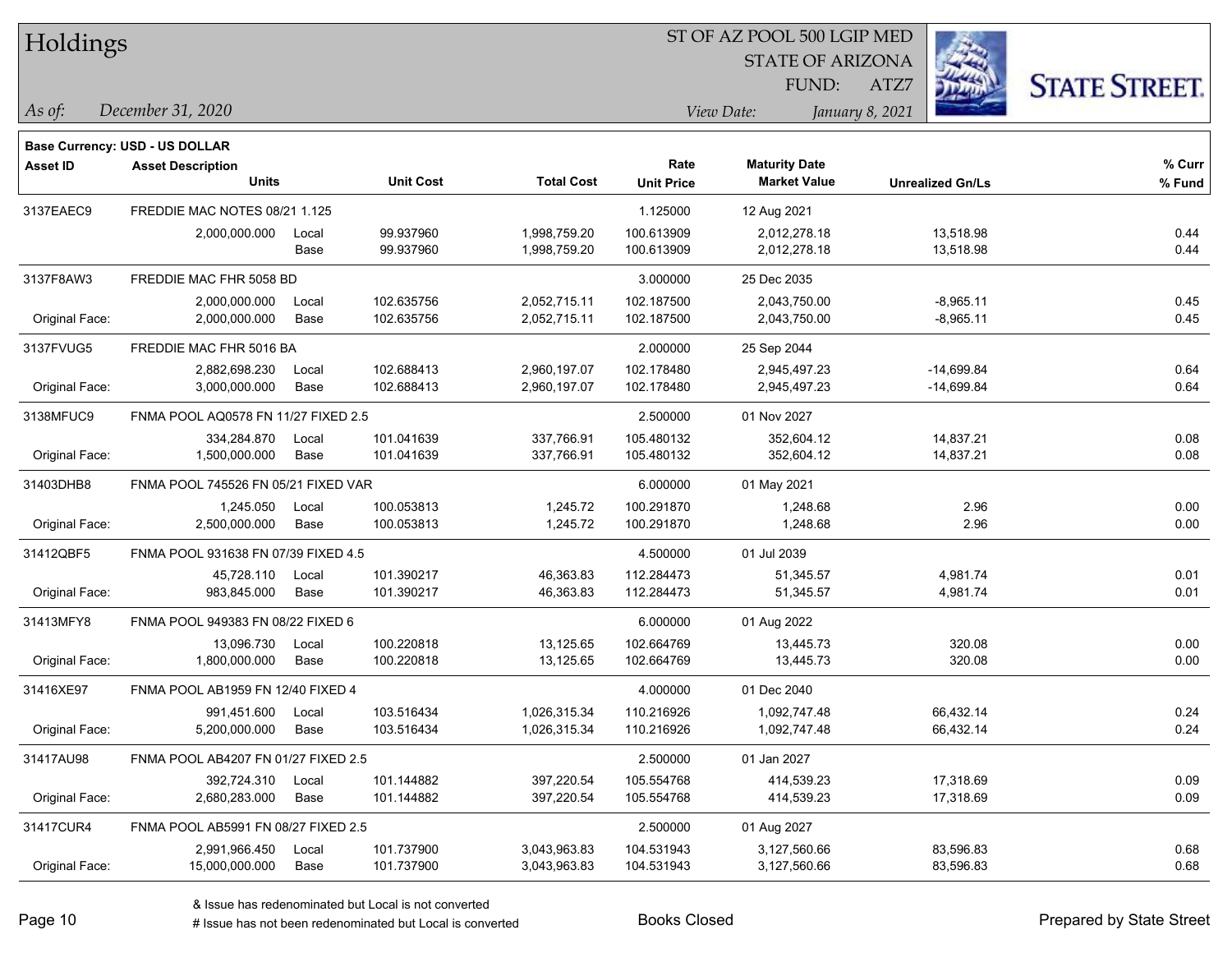|  | Holdings |
|--|----------|
|--|----------|

STATE OF ARIZONA FUND:



*December 31, 2020 As of: View Date: January 8, 2021*

**Base Currency: USD - US DOLLAR**

ATZ7

| Asset ID       | <b>Asset Description</b><br>Units   |       | <b>Unit Cost</b> | <b>Total Cost</b> | Rate              | <b>Maturity Date</b><br><b>Market Value</b> |                         | % Curr |
|----------------|-------------------------------------|-------|------------------|-------------------|-------------------|---------------------------------------------|-------------------------|--------|
|                |                                     |       |                  |                   | <b>Unit Price</b> |                                             | <b>Unrealized Gn/Ls</b> | % Fund |
| 31417GSE7      | FNMA POOL AB9516 FN 05/28 FIXED 2.5 |       |                  |                   | 2.500000          | 01 May 2028                                 |                         |        |
|                | 1,137,865.050                       | Local | 100.980100       | 1,149,017.26      | 104.535347        | 1,189,471.18                                | 40,453.92               | 0.26   |
| Original Face: | 4,200,000.000                       | Base  | 100.980100       | 1,149,017.26      | 104.535347        | 1,189,471.18                                | 40,453.92               | 0.26   |
| 31417SXR6      | FNMA POOL AC6087 FN 11/24 FIXED 5   |       |                  |                   | 5.000000          | 01 Nov 2024                                 |                         |        |
|                | 69.236.730                          | Local | 101.370891       | 70,185.89         | 105.182127        | 72,824.67                                   | 2,638.78                | 0.02   |
| Original Face: | 1,500,000.000                       | Base  | 101.370891       | 70,185.89         | 105.182127        | 72,824.67                                   | 2,638.78                | 0.02   |
| 31417VTG8      | FNMA POOL AC8650 FN 01/25 FIXED 4   |       |                  |                   | 4.000000          | 01 Jan 2025                                 |                         |        |
|                | 101,185.980                         | Local | 100.850167       | 102,046.23        | 106.175568        | 107,434.79                                  | 5,388.56                | 0.02   |
| Original Face: | 3,200,000.000                       | Base  | 100.850167       | 102,046.23        | 106.175568        | 107,434.79                                  | 5,388.56                | 0.02   |
| 31418ACU0      | FNMA POOL MA0982 FN 02/27 FIXED 3.5 |       |                  |                   | 3.500000          | 01 Feb 2027                                 |                         |        |
|                | 92,530.330                          | Local | 102.232176       | 94,595.77         | 106.154377        | 98,225.00                                   | 3,629.23                | 0.02   |
| Original Face: | 765,534.000                         | Base  | 102.232176       | 94,595.77         | 106.154377        | 98,225.00                                   | 3,629.23                | 0.02   |
| 31418AHW1      | FNMA POOL MA1144 FN 08/27 FIXED 2.5 |       |                  |                   | 2.500000          | 01 Aug 2027                                 |                         |        |
|                | 834,256.790                         | Local | 101.734725       | 848,728.85        | 104.508151        | 871,866.35                                  | 23,137.50               | 0.19   |
| Original Face: | 5,157,070.000                       | Base  | 101.734725       | 848,728.85        | 104.508151        | 871,866.35                                  | 23,137.50               | 0.19   |
| 31418RFS5      | FNMA POOL AD3776 FN 03/25 FIXED 4.5 |       |                  |                   | 4.500000          | 01 Mar 2025                                 |                         |        |
|                | 106,921.100                         | Local | 101.018143       | 108,009.71        | 106.187541        | 113,536.89                                  | 5,527.18                | 0.02   |
| Original Face: | 5,000,000.000                       | Base  | 101.018143       | 108,009.71        | 106.187541        | 113,536.89                                  | 5,527.18                | 0.02   |
| 31419AJM0      | FNMA POOL AE0267 FN 08/25 FIXED VAR |       |                  |                   | 4.000000          | 01 Aug 2025                                 |                         |        |
|                | 189,118.900                         | Local | 101.447301       | 191,856.02        | 106.144555        | 200,739.41                                  | 8,883.39                | 0.04   |
| Original Face: | 5,000,000.000                       | Base  | 101.447301       | 191,856.02        | 106.144555        | 200,739.41                                  | 8,883.39                | 0.04   |
| 31419BBT1      | FNMA POOL AE0949 FN 02/41 FIXED VAR |       |                  |                   | 4.000000          | 01 Feb 2041                                 |                         |        |
|                | 269,838.480                         | Local | 103.315680       | 278,785.46        | 109.613556        | 295,779.55                                  | 16,994.09               | 0.06   |
| Original Face: | 2,000,000.000                       | Base  | 103.315680       | 278,785.46        | 109.613556        | 295,779.55                                  | 16,994.09               | 0.06   |
| 31419CZL0      | FNMA POOL AE2546 FN 09/40 FIXED 4.5 |       |                  |                   | 4.500000          | 01 Sep 2040                                 |                         |        |
|                | 140,230.450                         | Local | 103.151641       | 144,650.01        | 111.108319        | 155,807.70                                  | 11,157.69               | 0.03   |
| Original Face: | 5,000,000.000                       | Base  | 103.151641       | 144,650.01        | 111.108319        | 155,807.70                                  | 11,157.69               | 0.03   |
| 31419JM47      | FNMA POOL AE7578 FN 11/40 FIXED 4.5 |       |                  |                   | 4.500000          | 01 Nov 2040                                 |                         |        |
|                | 1,523,199.610                       | Local | 106.241056       | 1,618,263.35      | 111.894014        | 1,704,369.18                                | 86,105.83               | 0.37   |
| Original Face: | 14,750,000.000                      | Base  | 106.241056       | 1,618,263.35      | 111.894014        | 1,704,369.18                                | 86,105.83               | 0.37   |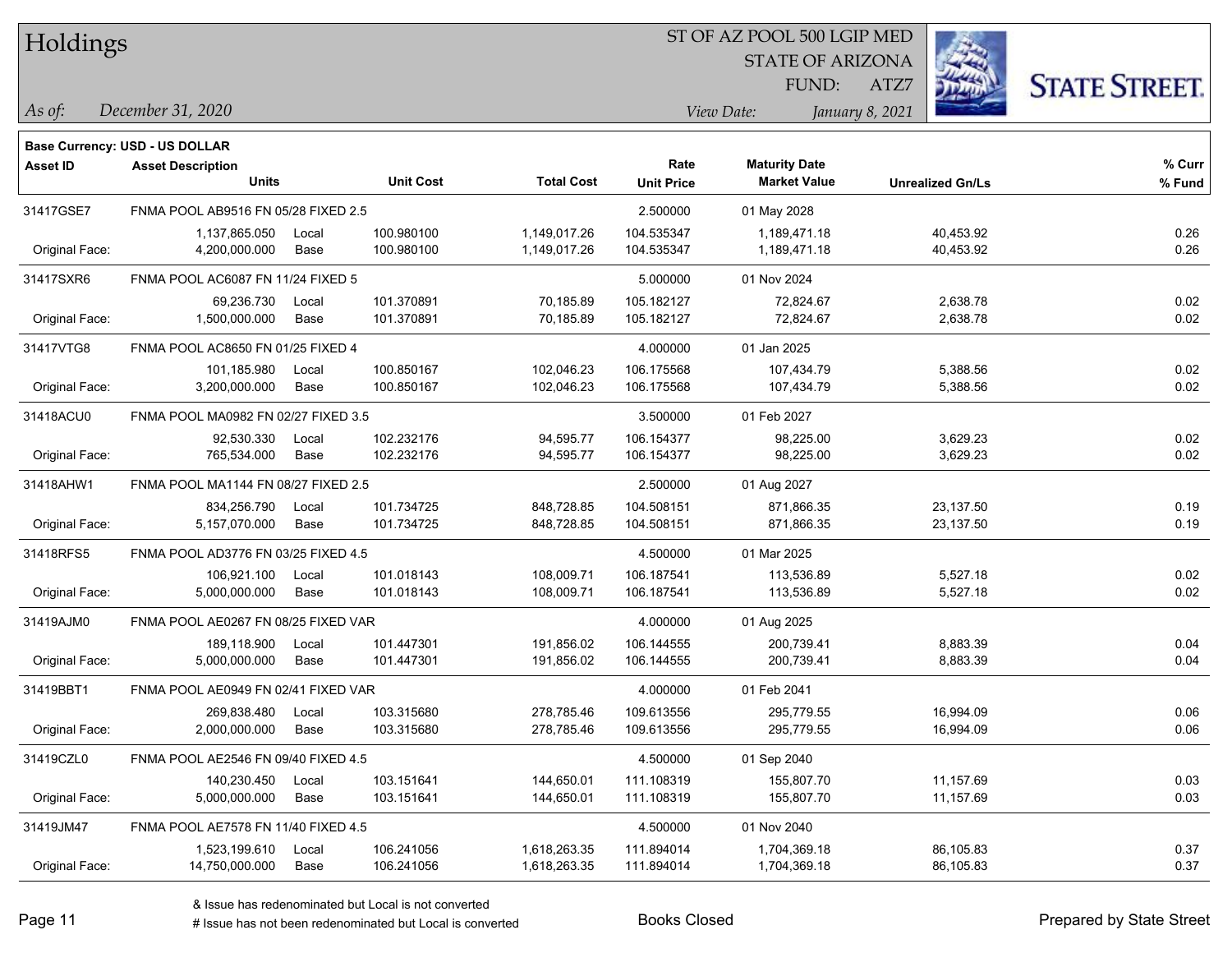|  | Holdings |
|--|----------|
|--|----------|

STATE OF ARIZONA FUND:



*December 31, 2020 As of: View Date: January 8, 2021*

**Base Currency: USD - US DOLLAR**

ATZ7

| <b>Asset ID</b> | <b>Asset Description</b><br><b>Units</b>       |       | <b>Unit Cost</b> | <b>Total Cost</b> | Rate<br><b>Unit Price</b> | <b>Maturity Date</b><br><b>Market Value</b> | <b>Unrealized Gn/Ls</b> | % Curr<br>% Fund |
|-----------------|------------------------------------------------|-------|------------------|-------------------|---------------------------|---------------------------------------------|-------------------------|------------------|
| 31419KU78       | FNMA POOL AE8705 FN 11/25 FIXED 3              |       |                  |                   | 3.000000                  | 01 Nov 2025                                 |                         |                  |
|                 |                                                |       |                  |                   |                           |                                             |                         |                  |
|                 | 135,475.800                                    | Local | 100.830399       | 136,600.79        | 105.080006                | 142,357.98                                  | 5,757.19                | 0.03             |
| Original Face:  | 2,000,000.000                                  | Base  | 100.830399       | 136,600.79        | 105.080006                | 142,357.98                                  | 5,757.19                | 0.03             |
| 375558BU6       | GILEAD SCIENCES INC SR UNSECURED 09/21 VAR     |       |                  |                   | 0.378750                  | 17 Sep 2021                                 |                         |                  |
|                 | 5,000,000.000                                  | Local | 100.000000       | 5,000,000.00      | 100.050008                | 5,002,500.40                                | 2,500.40                | 1.09             |
|                 |                                                | Base  | 100.000000       | 5,000,000.00      | 100.050008                | 5,002,500.40                                | 2,500.40                | 1.09             |
| 38150AEH4       | GOLDMAN SACHS GROUP INC SR UNSECURED 11/25 VAR |       |                  |                   | 0.800000                  | 24 Nov 2025                                 |                         |                  |
|                 | 3,000,000.000                                  | Local | 100.000000       | 3,000,000.00      | 99.664041                 | 2,989,921.23                                | $-10,078.77$            | 0.65             |
|                 |                                                | Base  | 100.000000       | 3,000,000.00      | 99.664041                 | 2,989,921.23                                | $-10,078.77$            | 0.65             |
| 38378KBF5       | GOVERNMENT NATIONAL MORTGAGE A GNR 2013 30 A   |       |                  |                   | 1.500000                  | 16 May 2042                                 |                         |                  |
|                 | 1,688,474.720                                  | Local | 98.921443        | 1,670,263.55      | 100.862270                | 1,703,033.93                                | 32,770.38               | 0.37             |
| Original Face:  | 4,000,000.000                                  | Base  | 98.921443        | 1,670,263.55      | 100.862270                | 1,703,033.93                                | 32,770.38               | 0.37             |
| 38378KDJ5       | GOVERNMENT NATIONAL MORTGAGE A GNR 2013 46 AB  |       |                  |                   | 1.723000                  | 16 Aug 2042                                 |                         |                  |
|                 | 377,332.500                                    | Local | 99.184361        | 374,254.83        | 101.082710                | 381,417.92                                  | 7,163.09                | 0.08             |
| Original Face:  | 1,900,000.000                                  | Base  | 99.184361        | 374,254.83        | 101.082710                | 381,417.92                                  | 7,163.09                | 0.08             |
| 38379KTC2       | GOVERNMENT NATIONAL MORTGAGE A GNR 2015 85 AF  |       |                  |                   | 2.400000                  | 16 May 2044                                 |                         |                  |
|                 | 1,272,324.550                                  | Local | 99.584802        | 1,267,041.89      | 101.826840                | 1,295,567.88                                | 28,525.99               | 0.28             |
| Original Face:  | 3,050,000.000                                  | Base  | 99.584802        | 1,267,041.89      | 101.826840                | 1,295,567.88                                | 28,525.99               | 0.28             |
| 38379U5P7       | GOVERNMENT NATIONAL MORTGAGE A GNR 2017 20 AG  |       |                  |                   | 2.000000                  | 16 Aug 2048                                 |                         |                  |
|                 | 2,250,621.960                                  | Local | 99.341163        | 2,235,794.03      | 102.047310                | 2,296,699.17                                | 60,905.14               | 0.50             |
| Original Face:  | 3,000,000.000                                  | Base  | 99.341163        | 2,235,794.03      | 102.047310                | 2,296,699.17                                | 60,905.14               | 0.50             |
| 38380LD26       | GOVERNMENT NATIONAL MORTGAGE A GNR 2019 H15 GA |       |                  |                   | 2.250000                  | 20 Aug 2069                                 |                         |                  |
|                 | 1,494,139.950                                  | Local | 102.881508       | 1,537,193.71      | 104.281718                | 1,558,114.81                                | 20,921.10               | 0.34             |
| Original Face:  | 3,000,000.000                                  | Base  | 102.881508       | 1,537,193.71      | 104.281718                | 1,558,114.81                                | 20,921.10               | 0.34             |
| 38380LN25       | GOVERNMENT NATIONAL MORTGAGE A GNR 2019 H18 KA |       |                  |                   | 2.200000                  | 20 Nov 2069                                 |                         |                  |
|                 | 684,269.110                                    | Local | 100.412722       | 687,093.24        | 103.342613                | 707,141.58                                  | 20,048.34               | 0.15             |
| Original Face:  | 1,000,000.000                                  | Base  | 100.412722       | 687,093.24        | 103.342613                | 707,141.58                                  | 20,048.34               | 0.15             |
| 438516CD6       | HONEYWELL INTERNATIONAL SR UNSECURED 08/22 VAR |       |                  |                   | 0.461000                  | 19 Aug 2022                                 |                         |                  |
|                 | 3,000,000.000                                  | Local | 100.000000       | 3,000,000.00      | 100.100143                | 3,003,004.29                                | 3,004.29                | 0.65             |
|                 |                                                | Base  | 100.000000       | 3,000,000.00      | 100.100143                | 3,003,004.29                                | 3,004.29                | 0.65             |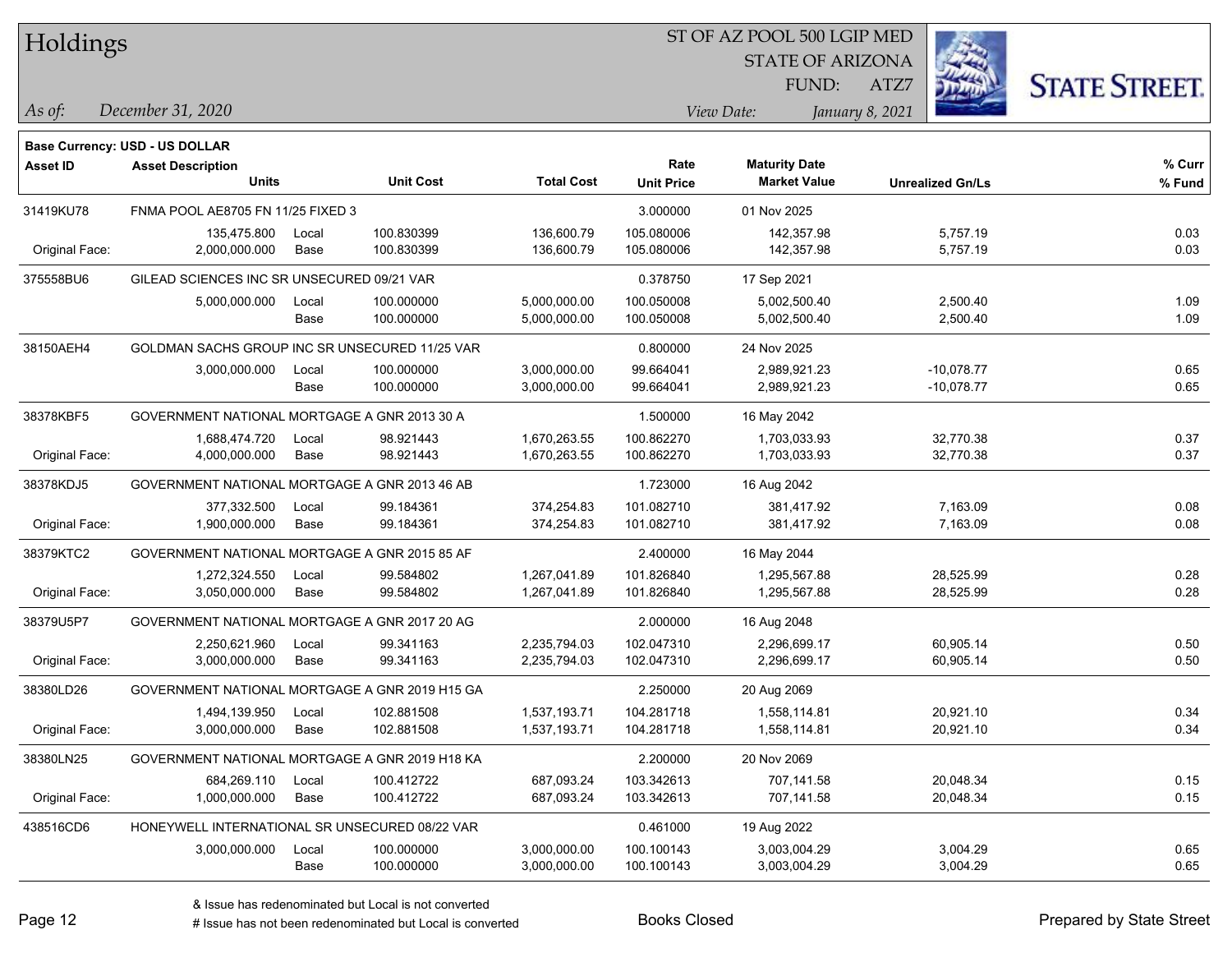| Holdings        |                                                 |       |                  |                   |                   | 51 OF AZ POOL 500 LGIP MED |                         |                      |
|-----------------|-------------------------------------------------|-------|------------------|-------------------|-------------------|----------------------------|-------------------------|----------------------|
|                 |                                                 |       |                  |                   |                   | <b>STATE OF ARIZONA</b>    |                         |                      |
|                 |                                                 |       |                  |                   |                   | FUND:                      | ATZ7                    | <b>STATE STREET.</b> |
| As of:          | December 31, 2020                               |       |                  |                   |                   | View Date:                 | January 8, 2021         |                      |
|                 | <b>Base Currency: USD - US DOLLAR</b>           |       |                  |                   |                   |                            |                         |                      |
| <b>Asset ID</b> | <b>Asset Description</b>                        |       |                  |                   | Rate              | <b>Maturity Date</b>       |                         | % Curr               |
|                 | <b>Units</b>                                    |       | <b>Unit Cost</b> | <b>Total Cost</b> | <b>Unit Price</b> | <b>Market Value</b>        | <b>Unrealized Gn/Ls</b> | % Fund               |
| 44932HAC7       | IBM CREDIT LLC SR UNSECURED 09/22 2.2           |       |                  |                   | 2.200000          | 08 Sep 2022                |                         |                      |
|                 | 3,000,000.000                                   | Local | 100.000000       | 3,000,000.00      | 103.487308        | 3,104,619.24               | 104,619.24              | 0.68                 |
|                 |                                                 | Base  | 100.000000       | 3,000,000.00      | 103.487308        | 3,104,619.24               | 104,619.24              | 0.68                 |
| 45818WCL8       | INTER AMERICAN DEVEL BK SR UNSECURED 07/23 2.53 |       |                  |                   | 2.530000          | 06 Jul 2023                |                         |                      |
|                 | 2,000,000.000                                   | Local | 100.000000       | 2,000,000.00      | 101.140335        | 2,022,806.70               | 22,806.70               | 0.44                 |
|                 |                                                 | Base  | 100.000000       | 2,000,000.00      | 101.140335        | 2,022,806.70               | 22,806.70               | 0.44                 |
| 459058HC0       | INTL BK RECON + DEVELOP SR UNSECURED 08/24 VAR  |       |                  |                   | 0.389370          | 06 Aug 2024                |                         |                      |
|                 | 3,000,000.000                                   | Local | 100.069866       | 3,002,095.98      | 100.334121        | 3,010,023.63               | 7,927.65                | 0.66                 |
|                 |                                                 | Base  | 100.069866       | 3,002,095.98      | 100.334121        | 3,010,023.63               | 7,927.65                | 0.66                 |
| 45905U5V2       | INTL BK RECON + DEVELOP SR UNSECURED 01/25 1.7  |       |                  |                   | 1.700000          | 31 Jan 2025                |                         |                      |
|                 | 5,000,000.000                                   | Local | 100.000000       | 5,000,000.00      | 101.175837        | 5,058,791.85               | 58,791.85               | 1.10                 |
|                 |                                                 | Base  | 100.000000       | 5,000,000.00      | 101.175837        | 5,058,791.85               | 58,791.85               | 1.10                 |
| 46625HRL6       | JPMORGAN CHASE + CO SR UNSECURED 05/23 2.7      |       |                  |                   | 2.700000          | 18 May 2023                |                         |                      |
|                 | 3,000,000.000                                   | Local | 99.064416        | 2,971,932.48      | 105.134537        | 3,154,036.11               | 182,103.63              | 0.69                 |
|                 |                                                 | Base  | 99.064416        | 2,971,932.48      | 105.134537        | 3,154,036.11               | 182,103.63              | 0.69                 |
| 478160CN2       | JOHNSON + JOHNSON SR UNSECURED 09/25 0.55       |       |                  |                   | 0.550000          | 01 Sep 2025                |                         |                      |
|                 | 2,000,000.000                                   | Local | 99.898803        | 1,997,976.06      | 100.433127        | 2,008,662.54               | 10,686.48               | 0.44                 |
|                 |                                                 | Base  | 99.898803        | 1,997,976.06      | 100.433127        | 2,008,662.54               | 10,686.48               | 0.44                 |
| 48128GG79       | JPMORGAN CHASE + CO SR UNSECURED 08/24 2.25     |       |                  |                   | 2.250000          | 30 Aug 2024                |                         |                      |
|                 | 5,000,000.000                                   | Local | 100.000000       | 5,000,000.00      | 100.682458        | 5,034,122.90               | 34,122.90               | 1.10                 |
|                 |                                                 | Base  | 100.000000       | 5,000,000.00      | 100.682458        | 5,034,122.90               | 34,122.90               | 1.10                 |
| 48128GM49       | JPMORGAN CHASE + CO SR UNSECURED 11/24 VAR      |       |                  |                   | 2.300000          | 27 Nov 2024                |                         |                      |
|                 | 3,000,000.000                                   | Local | 100.000000       | 3,000,000.00      | 100.352715        | 3,010,581.45               | 10,581.45               | 0.66                 |
|                 |                                                 | Base  | 100.000000       | 3,000,000.00      | 100.352715        | 3,010,581.45               | 10,581.45               | 0.66                 |
| 48128GV56       | JPMORGAN CHASE + CO SR UNSECURED 08/25 0.8      |       |                  |                   | 0.800000          | 18 Aug 2025                |                         |                      |
|                 | 2,000,000.000                                   | Local | 100.000000       | 2,000,000.00      | 99.078514         | 1,981,570.28               | $-18,429.72$            | 0.43                 |
|                 |                                                 | Base  | 100.000000       | 2,000,000.00      | 99.078514         | 1,981,570.28               | -18,429.72              | 0.43                 |
| 49327M2Z6       | KEY BANK NA SR UNSECURED 03/23 1.25             |       |                  |                   | 1.250000          | 10 Mar 2023                |                         |                      |
|                 | 3,000,000.000                                   | Local | 99.967448        | 2,999,023.45      | 101.958814        | 3,058,764.42               | 59,740.97               | 0.67                 |
|                 |                                                 | Base  | 99.967448        | 2,999,023.45      | 101.958814        | 3,058,764.42               | 59,740.97               | 0.67                 |

 $\overline{B}$   $\overline{B}$   $\overline{B}$   $\overline{B}$   $\overline{C}$   $\overline{D}$   $\overline{D}$   $\overline{D}$   $\overline{D}$   $\overline{D}$   $\overline{D}$   $\overline{D}$   $\overline{D}$   $\overline{D}$   $\overline{D}$   $\overline{D}$   $\overline{D}$   $\overline{D}$   $\overline{D}$   $\overline{D}$   $\overline{D}$   $\overline{D}$   $\overline{D}$   $\overline{D}$   $\overline{$ 

٦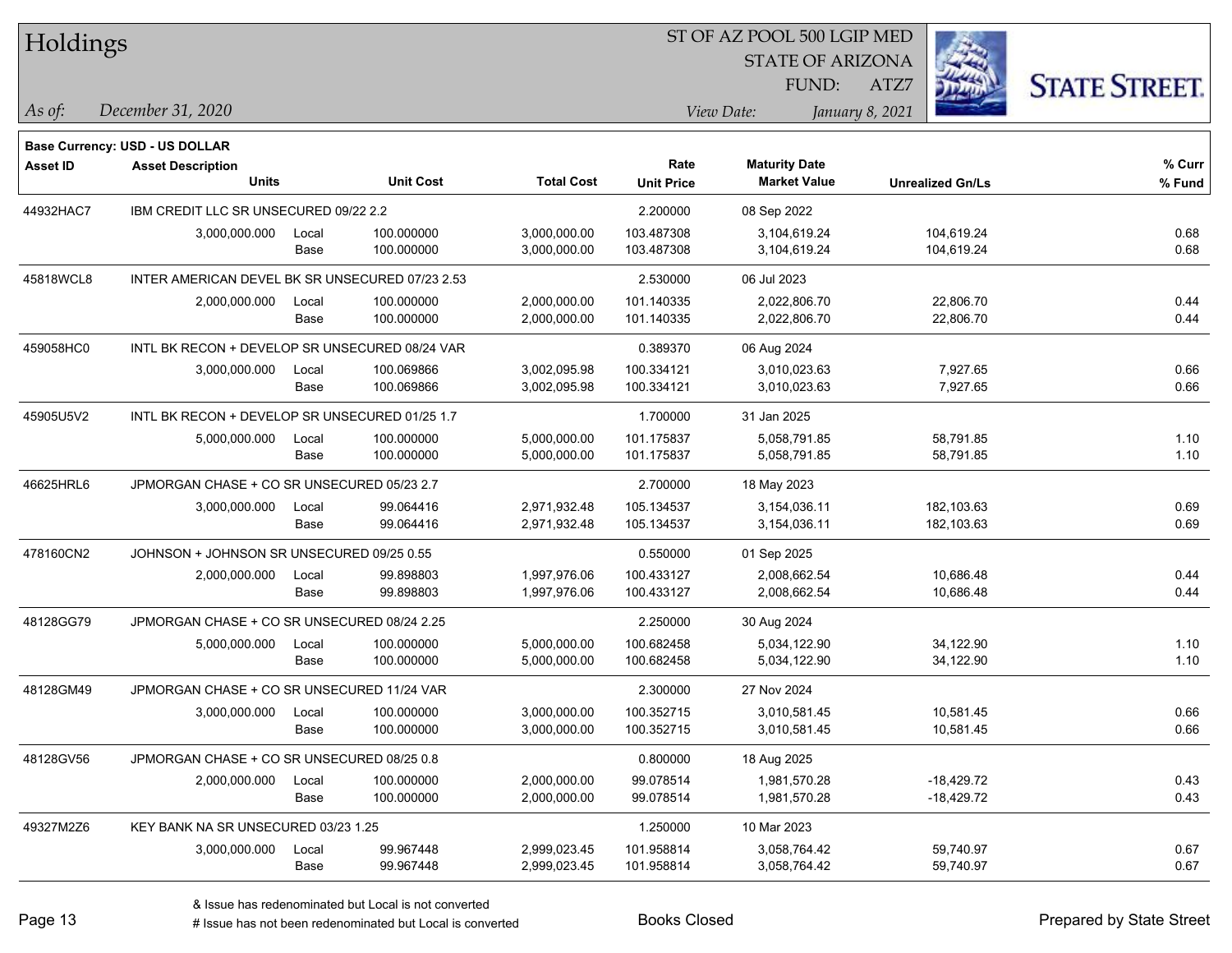| Holdings        |                                                    |       |                  |                   | ST OF AZ POOL 500 LGIP MED |                         |                 |                         |                      |
|-----------------|----------------------------------------------------|-------|------------------|-------------------|----------------------------|-------------------------|-----------------|-------------------------|----------------------|
|                 |                                                    |       |                  |                   |                            | <b>STATE OF ARIZONA</b> |                 |                         |                      |
|                 |                                                    |       |                  |                   |                            | FUND:                   | ATZ7            |                         | <b>STATE STREET.</b> |
| As of:          | December 31, 2020                                  |       |                  |                   |                            | View Date:              | January 8, 2021 |                         |                      |
|                 | Base Currency: USD - US DOLLAR                     |       |                  |                   |                            |                         |                 |                         |                      |
| <b>Asset ID</b> | <b>Asset Description</b>                           |       |                  |                   | Rate                       | <b>Maturity Date</b>    |                 |                         | $%$ Curr             |
|                 | <b>Units</b>                                       |       | <b>Unit Cost</b> | <b>Total Cost</b> | <b>Unit Price</b>          | <b>Market Value</b>     |                 | <b>Unrealized Gn/Ls</b> | % Fund               |
| 55279HAS9       | MANUF + TRADERS TRUST CO SR UNSECURED 01/21 VAR    |       |                  |                   | 0.484750                   | 25 Jan 2021             |                 |                         |                      |
|                 | 5,000,000.000                                      | Local | 100.000000       | 5,000,000.00      | 100.015923                 | 5,000,796.15            |                 | 796.15                  | 1.09                 |
|                 |                                                    | Base  | 100.000000       | 5,000,000.00      | 100.015923                 | 5,000,796.15            |                 | 796.15                  | 1.09                 |
| 58769QAB7       | MERCEDES BENZ AUTO LEASE TRUST MBALT 2019 B A2     |       |                  |                   | 2.010000                   | 15 Dec 2021             |                 |                         |                      |
|                 | 326,063.080                                        | Local | 99.997172        | 326,053.86        | 100.201470                 | 326,720.00              |                 | 666.14                  | 0.07                 |
| Original Face:  | 1,000,000.000                                      | Base  | 99.997172        | 326,053.86        | 100.201470                 | 326,720.00              |                 | 666.14                  | 0.07                 |
| 59217GEE5       | MET LIFE GLOB FUNDING I SECURED 144A 01/23 1.95    |       |                  |                   | 1.950000                   | 13 Jan 2023             |                 |                         |                      |
|                 | 3,000,000.000                                      | Local | 99.970889        | 2,999,126.66      | 103.173834                 | 3,095,215.02            |                 | 96,088.36               | 0.67                 |
|                 |                                                    | Base  | 99.970889        | 2,999,126.66      | 103.173834                 | 3,095,215.02            |                 | 96,088.36               | 0.67                 |
| 637639AB1       | NATIONAL SECS CLEARING SR UNSECURED 144A 04/25 1.5 |       |                  |                   | 1.500000                   | 23 Apr 2025             |                 |                         |                      |
|                 | 3,000,000.000                                      | Local | 99.830766        | 2,994,922.99      | 103.515678                 | 3,105,470.34            |                 | 110,547.35              | 0.68                 |
|                 |                                                    | Base  | 99.830766        | 2,994,922.99      | 103.515678                 | 3,105,470.34            |                 | 110,547.35              | 0.68                 |
| 637639AC9       | NATIONAL SECS CLEARING SR UNSECURED 144A 12/23 0.4 |       |                  |                   | 0.400000                   | 07 Dec 2023             |                 |                         |                      |
|                 | 2,000,000.000                                      | Local | 99.877935        | 1,997,558.69      | 100.209000                 | 2,004,180.00            |                 | 6,621.31                | 0.44                 |
|                 |                                                    | Base  | 99.877935        | 1,997,558.69      | 100.209000                 | 2,004,180.00            |                 | 6,621.31                | 0.44                 |
| 641062AQ7       | NESTLE HOLDINGS INC COMPANY GUAR 144A 01/24 0.375  |       |                  |                   | 0.375000                   | 15 Jan 2024             |                 |                         |                      |
|                 | 5,000,000.000                                      | Local | 99.780387        | 4,989,019.35      | 100.100780                 | 5,005,039.00            |                 | 16,019.65               | 1.09                 |
|                 |                                                    | Base  | 99.780387        | 4,989,019.35      | 100.100780                 | 5,005,039.00            |                 | 16,019.65               | 1.09                 |
| 64952WDL4       | NEW YORK LIFE GLOBAL FDG SECURED 144A 01/25 2      |       |                  |                   | 2.000000                   | 22 Jan 2025             |                 |                         |                      |
|                 | 5,000,000.000                                      | Local | 99.708791        | 4,985,439.57      | 105.213224                 | 5,260,661.20            |                 | 275,221.63              | 1.15                 |
|                 |                                                    | Base  | 99.708791        | 4,985,439.57      | 105.213224                 | 5,260,661.20            |                 | 275,221.63              | 1.15                 |
| 65339KAS9       | NEXTERA ENERGY CAPITAL COMPANY GUAR 09/21 2.403    |       |                  |                   | 2.403000                   | 01 Sep 2021             |                 |                         |                      |
|                 | 5,000,000.000                                      | Local | 101.392716       | 5,069,635.82      | 101.374990                 | 5,068,749.50            |                 | $-886.32$               | 1.10                 |
|                 |                                                    | Base  | 101.392716       | 5,069,635.82      | 101.374990                 | 5,068,749.50            |                 | $-886.32$               | 1.10                 |
| 6903538B6       | INT DEVELOPMENT FIN CORP US GOVT GUAR 09/26 VAR    |       |                  |                   | 0.130000                   | 15 Sep 2026             |                 |                         |                      |
|                 | 1,916,666.670                                      | Local | 100.000000       | 1,916,666.67      | 100.000000                 | 1,916,666.67            |                 | 0.00                    | 0.42                 |
| Original Face:  | 2,000,000.000                                      | Base  | 100.000000       | 1,916,666.67      | 100.000000                 | 1,916,666.67            |                 | 0.00                    | 0.42                 |
| 713448FB9       | PEPSICO INC SR UNSECURED 10/23 0.4                 |       |                  |                   | 0.400000                   | 07 Oct 2023             |                 |                         |                      |
|                 | 2,000,000.000                                      | Local | 99.947477        | 1,998,949.53      | 100.550567                 | 2,011,011.34            |                 | 12,061.81               | 0.44                 |
|                 |                                                    | Base  | 99.947477        | 1,998,949.53      | 100.550567                 | 2,011,011.34            |                 | 12,061.81               | 0.44                 |

denote the redenominated but Local is converted Books Closed Prepared by State Street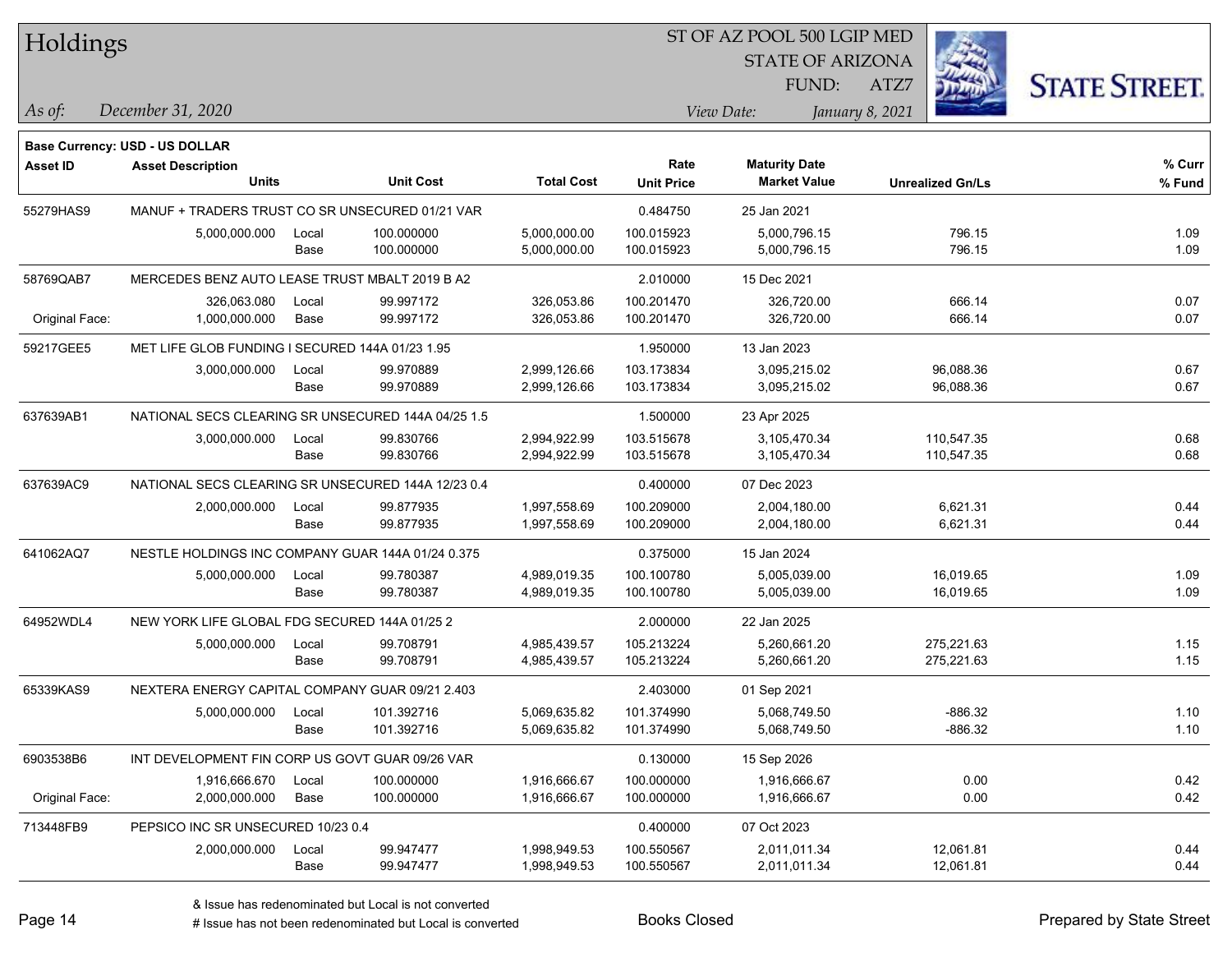| Holdings        |                                                |       |                  |                   |                   | ST OF AZ POOL 500 LGIP MED |                         |                      |
|-----------------|------------------------------------------------|-------|------------------|-------------------|-------------------|----------------------------|-------------------------|----------------------|
|                 |                                                |       |                  |                   |                   | <b>STATE OF ARIZONA</b>    |                         |                      |
|                 |                                                |       |                  |                   |                   | FUND:                      | ATZ7                    | <b>STATE STREET.</b> |
| As of:          | December 31, 2020                              |       |                  |                   |                   | View Date:                 | January 8, 2021         |                      |
|                 | <b>Base Currency: USD - US DOLLAR</b>          |       |                  |                   |                   |                            |                         |                      |
| <b>Asset ID</b> | <b>Asset Description</b>                       |       |                  |                   | Rate              | <b>Maturity Date</b>       |                         | % Curr               |
|                 | <b>Units</b>                                   |       | <b>Unit Cost</b> | <b>Total Cost</b> | <b>Unit Price</b> | <b>Market Value</b>        | <b>Unrealized Gn/Ls</b> | % Fund               |
| 723484AH4       | PINNACLE WEST CAPITAL SR UNSECURED 06/25 1.3   |       |                  |                   | 1.300000          | 15 Jun 2025                |                         |                      |
|                 | 3,000,000.000                                  | Local | 99.991104        | 2,999,733.13      | 101.587686        | 3,047,630.58               | 47,897.45               | 0.66                 |
|                 |                                                | Base  | 99.991104        | 2,999,733.13      | 101.587686        | 3,047,630.58               | 47,897.45               | 0.66                 |
| 78013XGQ5       | ROYAL BANK OF CANADA SR UNSECURED 03/23 VAR    |       |                  |                   | 0.625380          | 06 Mar 2023                |                         |                      |
|                 | 5,000,000.000                                  | Local | 100.000000       | 5,000,000.00      | 100.344945        | 5,017,247.25               | 17,247.25               | 1.09                 |
|                 |                                                | Base  | 100.000000       | 5,000,000.00      | 100.344945        | 5,017,247.25               | 17,247.25               | 1.09                 |
| 78014RAQ3       | ROYAL BANK OF CANADA SR UNSECURED 10/21 VAR    |       |                  |                   | 3.000000          | 22 Oct 2021                |                         |                      |
|                 | 2,000,000.000                                  | Local | 100.000000       | 2,000,000.00      | 101.954849        | 2,039,096.98               | 39,096.98               | 0.44                 |
|                 |                                                | Base  | 100.000000       | 2,000,000.00      | 101.954849        | 2,039,096.98               | 39,096.98               | 0.44                 |
| 78014RBY5       | ROYAL BANK OF CANADA SR UNSECURED 01/25 2.2    |       |                  |                   | 2.200000          | 31 Jan 2025                |                         |                      |
|                 | 3,460,000.000                                  | Local | 100.000000       | 3,460,000.00      | 101.017627        | 3,495,209.89               | 35,209.89               | 0.76                 |
|                 |                                                | Base  | 100.000000       | 3,460,000.00      | 101.017627        | 3,495,209.89               | 35,209.89               | 0.76                 |
| 78014RCM0       | ROYAL BANK OF CANADA SR UNSECURED 03/25 VAR    |       |                  |                   | 1.500000          | 27 Mar 2025                |                         |                      |
|                 | 3,000,000.000                                  | Local | 100.000000       | 3,000,000.00      | 104.307000        | 3,129,210.00               | 129,210.00              | 0.68                 |
|                 |                                                | Base  | 100.000000       | 3,000,000.00      | 104.307000        | 3,129,210.00               | 129,210.00              | 0.68                 |
| 78014RDA5       | ROYAL BANK OF CANADA SR UNSECURED 08/25 VAR    |       |                  |                   | 0.550000          | 18 Aug 2025                |                         |                      |
|                 | 3,000,000.000                                  | Local | 100.000000       | 3,000,000.00      | 99.489300         | 2,984,679.00               | $-15,321.00$            | 0.65                 |
|                 |                                                | Base  | 100.000000       | 3,000,000.00      | 99.489300         | 2,984,679.00               | $-15,321.00$            | 0.65                 |
| 822582CA8       | SHELL INTERNATIONAL FIN COMPANY GUAR 11/23 VAR |       |                  |                   | 0.620630          | 13 Nov 2023                |                         |                      |
|                 | 1,950,000.000                                  | Local | 100.240396       | 1,954,687.73      | 100.557000        | 1,960,861.50               | 6,173.77                | 0.43                 |
|                 |                                                | Base  | 100.240396       | 1,954,687.73      | 100.557000        | 1,960,861.50               | 6,173.77                | 0.43                 |
| 855244AN9       | STARBUCKS CORP SR UNSECURED 03/23 3.1          |       |                  |                   | 3.100000          | 01 Mar 2023                |                         |                      |
|                 | 3,000,000.000                                  | Local | 99.986463        | 2,999,593.90      | 105.634925        | 3,169,047.75               | 169,453.85              | 0.69                 |
|                 |                                                | Base  | 99.986463        | 2,999,593.90      | 105.634925        | 3,169,047.75               | 169,453.85              | 0.69                 |
| 855244AY5       | STARBUCKS CORP SR UNSECURED 05/22 1.3          |       |                  |                   | 1.300000          | 07 May 2022                |                         |                      |
|                 | 3,000,000.000                                  | Local | 99.954936        | 2,998,648.07      | 101.399056        | 3,041,971.68               | 43,323.61               | 0.66                 |
|                 |                                                | Base  | 99.954936        | 2,998,648.07      | 101.399056        | 3,041,971.68               | 43,323.61               | 0.66                 |
| 89114Q3J5       | TORONTO DOMINION BANK SR UNSECURED 07/22 VAR   |       |                  |                   | 0.565750          | 22 Jul 2022                |                         |                      |
|                 | 3,000,000.000                                  | Local | 100.000000       | 3,000,000.00      | 100.181808        | 3,005,454.24               | 5,454.24                | 0.65                 |
|                 |                                                | Base  | 100.000000       | 3,000,000.00      | 100.181808        | 3,005,454.24               | 5,454.24                | 0.65                 |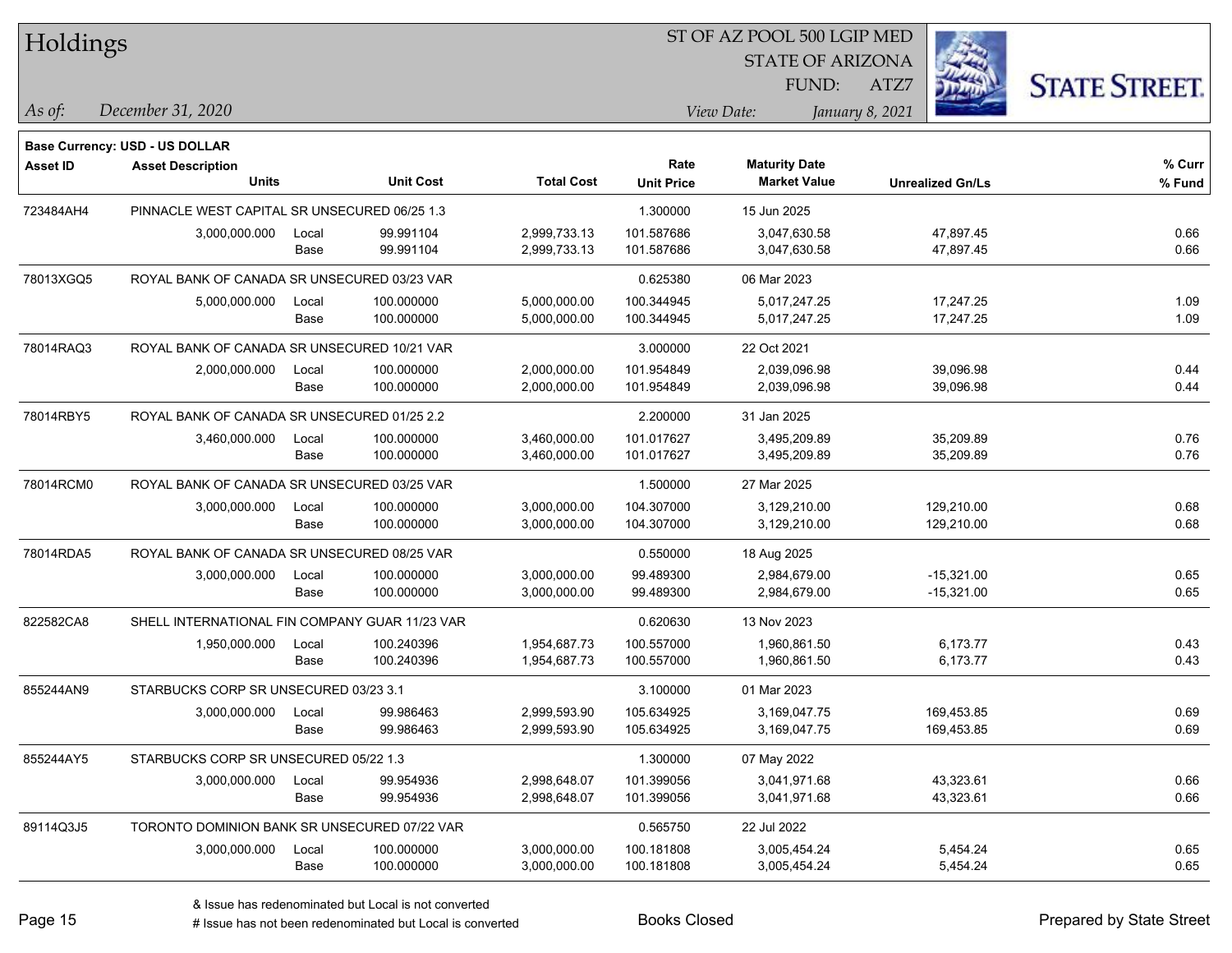| Holdings        |                                                  |       |                  |                   | 51 OF AZ POOL 500 LGIP MED |                                             |                         |                      |  |  |
|-----------------|--------------------------------------------------|-------|------------------|-------------------|----------------------------|---------------------------------------------|-------------------------|----------------------|--|--|
|                 |                                                  |       |                  |                   |                            | <b>STATE OF ARIZONA</b>                     |                         |                      |  |  |
|                 |                                                  |       |                  |                   |                            | FUND:                                       | ATZ7                    | <b>STATE STREET.</b> |  |  |
| As of:          | December 31, 2020                                |       |                  |                   |                            | View Date:                                  | January 8, 2021         |                      |  |  |
|                 |                                                  |       |                  |                   |                            |                                             |                         |                      |  |  |
|                 | <b>Base Currency: USD - US DOLLAR</b>            |       |                  |                   |                            |                                             |                         |                      |  |  |
| <b>Asset ID</b> | <b>Asset Description</b><br><b>Units</b>         |       | <b>Unit Cost</b> | <b>Total Cost</b> | Rate                       | <b>Maturity Date</b><br><b>Market Value</b> |                         | % Curr               |  |  |
|                 |                                                  |       |                  |                   | <b>Unit Price</b>          |                                             | <b>Unrealized Gn/Ls</b> | % Fund               |  |  |
| 89114Q5A2       | TORONTO DOMINION BANK SR UNSECURED 08/24 VAR     |       |                  |                   | 2.450000                   | 14 Aug 2024                                 |                         |                      |  |  |
|                 | 3,000,000.000                                    | Local | 100.000000       | 3,000,000.00      | 102.884952                 | 3,086,548.56                                | 86,548.56               | 0.67                 |  |  |
|                 |                                                  | Base  | 100.000000       | 3,000,000.00      | 102.884952                 | 3,086,548.56                                | 86,548.56               | 0.67                 |  |  |
| 89233MAB9       | TOYOTA AUTO RECEIVABLES OWNER TAOT 2019 D A2     |       |                  |                   | 1.920000                   | 15 Jul 2022                                 |                         |                      |  |  |
|                 | 1,545,084.010                                    | Local | 99.994899        | 1,545,005.19      | 100.416810                 | 1,551,524.07                                | 6,518.88                | 0.34                 |  |  |
| Original Face:  | 3,000,000.000                                    | Base  | 99.994899        | 1,545,005.19      | 100.416810                 | 1,551,524.07                                | 6,518.88                | 0.34                 |  |  |
| 89236TFX8       | TOYOTA MOTOR CREDIT CORP SR UNSECURED 04/22 2.65 |       |                  |                   | 2.650000                   | 12 Apr 2022                                 |                         |                      |  |  |
|                 | 2,000,000.000                                    | Local | 99.973214        | 1,999,464.27      | 102.929603                 | 2,058,592.06                                | 59,127.79               | 0.45                 |  |  |
|                 |                                                  | Base  | 99.973214        | 1,999,464.27      | 102.929603                 | 2,058,592.06                                | 59,127.79               | 0.45                 |  |  |
| 89236TGS8       | TOYOTA MOTOR CREDIT CORP SR UNSECURED 08/21 VAR  |       |                  |                   | 0.345630                   | 13 Aug 2021                                 |                         |                      |  |  |
|                 | 1,000,000.000                                    | Local | 100.000000       | 1,000,000.00      | 100.045435                 | 1,000,454.35                                | 454.35                  | 0.22                 |  |  |
|                 |                                                  | Base  | 100.000000       | 1,000,000.00      | 100.045435                 | 1,000,454.35                                | 454.35                  | 0.22                 |  |  |
| 89236TGT6       | TOYOTA MOTOR CREDIT CORP SR UNSECURED 02/25 1.8  |       |                  |                   | 1.800000                   | 13 Feb 2025                                 |                         |                      |  |  |
|                 | 5,000,000.000                                    | Local | 99.944845        | 4,997,242.25      | 104.859105                 | 5,242,955.25                                | 245,713.00              | 1.14                 |  |  |
|                 |                                                  | Base  | 99.944845        | 4,997,242.25      | 104.859105                 | 5,242,955.25                                | 245,713.00              | 1.14                 |  |  |
| 89236THS7       | TOYOTA MOTOR CREDIT CORP SR UNSECURED 06/22 VAR  |       |                  |                   | 0.400000                   | 13 Jun 2022                                 |                         |                      |  |  |
|                 | 3,000,000.000                                    | Local | 100.000000       | 3,000,000.00      | 100.029331                 | 3,000,879.93                                | 879.93                  | 0.65                 |  |  |
|                 |                                                  | Base  | 100.000000       | 3,000,000.00      | 100.029331                 | 3,000,879.93                                | 879.93                  | 0.65                 |  |  |
| 89788JAA7       | TRUIST BANK SR UNSECURED 03/25 1.5               |       |                  |                   | 1.500000                   | 10 Mar 2025                                 |                         |                      |  |  |
|                 | 3,000,000.000                                    | Local | 99.828123        | 2,994,843.70      | 103.531613                 | 3,105,948.39                                | 111,104.69              | 0.68                 |  |  |
|                 |                                                  | Base  | 99.828123        | 2,994,843.70      | 103.531613                 | 3,105,948.39                                | 111,104.69              | 0.68                 |  |  |
| 90327QD48       | USAA CAPITAL CORP SR UNSECURED 144A 05/23 1.5    |       |                  |                   | 1.500000                   | 01 May 2023                                 |                         |                      |  |  |
|                 | 1,000,000.000                                    | Local | 99.904615        | 999,046.15        | 102.575332                 | 1,025,753.32                                | 26,707.17               | 0.22                 |  |  |
|                 |                                                  | Base  | 99.904615        | 999,046.15        | 102.575332                 | 1,025,753.32                                | 26,707.17               | 0.22                 |  |  |
| 90331HNL3       | US BANK NA CINCINNATI SR UNSECURED 01/23 2.85    |       |                  |                   | 2.850000                   | 23 Jan 2023                                 |                         |                      |  |  |
|                 | 2,000,000.000                                    | Local | 100.189520       | 2,003,790.39      | 105.185666                 | 2,103,713.32                                | 99,922.93               | 0.46                 |  |  |
|                 |                                                  | Base  | 100.189520       | 2,003,790.39      | 105.185666                 | 2,103,713.32                                | 99,922.93               | 0.46                 |  |  |
| 90331HPG2       | US BANK NA CINCINNATI SR UNSECURED 12/22 VAR     |       |                  |                   | 0.630380                   | 09 Dec 2022                                 |                         |                      |  |  |
|                 | 5,000,000.000                                    | Local | 100.000000       | 5,000,000.00      | 100.507361                 | 5,025,368.05                                | 25,368.05               | 1.09                 |  |  |
|                 |                                                  | Base  | 100.000000       | 5,000,000.00      | 100.507361                 | 5,025,368.05                                | 25,368.05               | 1.09                 |  |  |

 $\overline{\text{SP } \overline{\text{SP } \text{O}}$ 

٦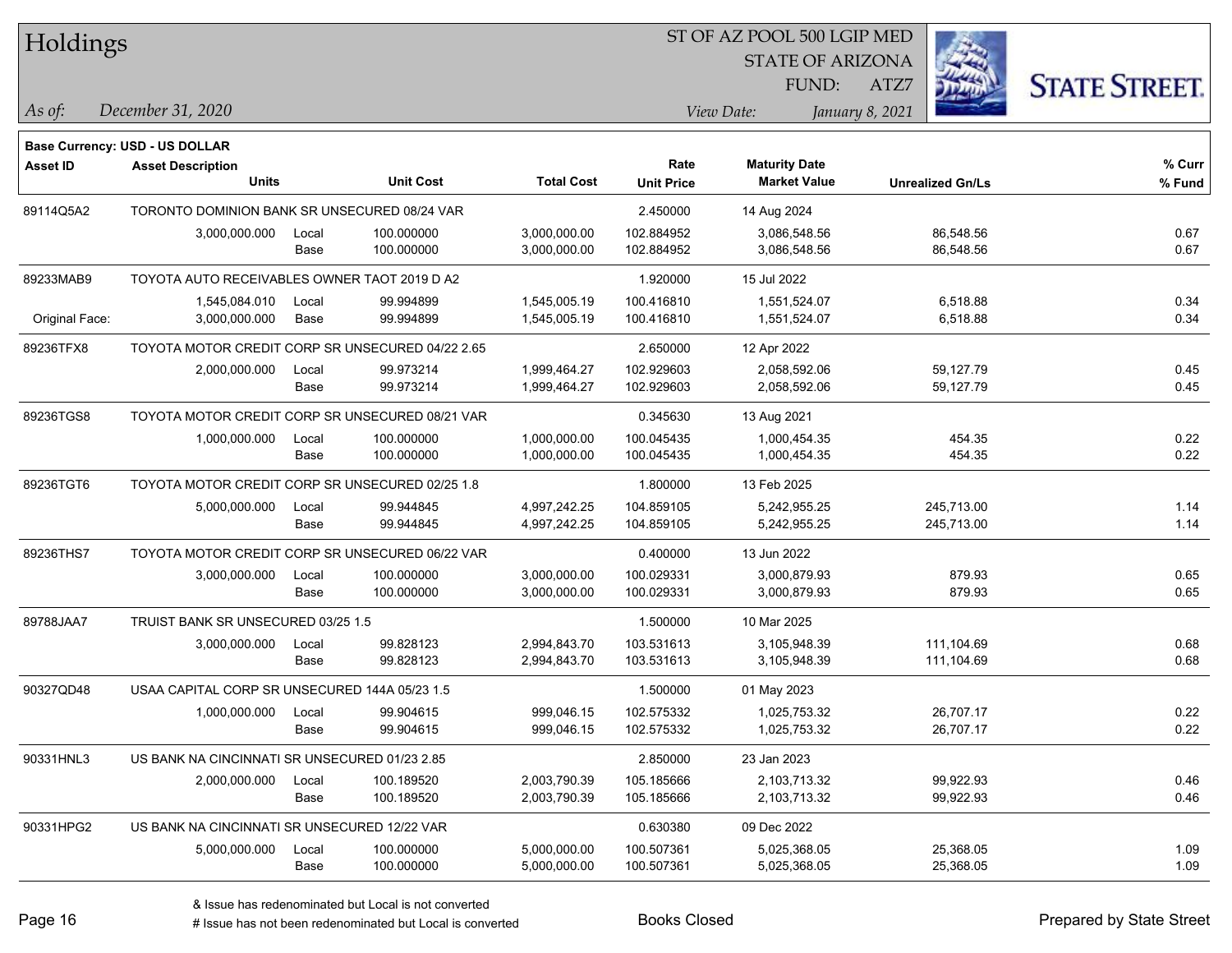| Holdings        |                                                 |                                     |                                                        |                   |                           | ST OF AZ POOL 500 LGIP MED                  |                         |                      |
|-----------------|-------------------------------------------------|-------------------------------------|--------------------------------------------------------|-------------------|---------------------------|---------------------------------------------|-------------------------|----------------------|
|                 |                                                 |                                     |                                                        |                   |                           | <b>STATE OF ARIZONA</b>                     |                         |                      |
|                 |                                                 |                                     |                                                        |                   |                           | FUND:                                       | ATZ7                    | <b>STATE STREET.</b> |
| As of:          | December 31, 2020                               |                                     |                                                        |                   |                           | View Date:                                  | January 8, 2021         |                      |
|                 | <b>Base Currency: USD - US DOLLAR</b>           |                                     |                                                        |                   |                           |                                             |                         |                      |
| <b>Asset ID</b> | <b>Asset Description</b><br><b>Units</b>        |                                     | <b>Unit Cost</b>                                       | <b>Total Cost</b> | Rate<br><b>Unit Price</b> | <b>Maturity Date</b><br><b>Market Value</b> | <b>Unrealized Gn/Ls</b> | % Curr<br>% Fund     |
| 91159HHX1       | US BANCORP SR UNSECURED 07/24 2.4               |                                     |                                                        |                   | 2.400000                  | 30 Jul 2024                                 |                         |                      |
|                 | 5,000,000.000                                   | Local                               | 99.929985                                              | 4,996,499.23      | 106.599293                | 5,329,964.65                                | 333,465.42              | 1.16                 |
|                 |                                                 | Base                                | 99.929985                                              | 4,996,499.23      | 106.599293                | 5,329,964.65                                | 333,465.42              | 1.16                 |
| 91159HHZ6       | US BANCORP SR UNSECURED 05/25 1.45              |                                     |                                                        |                   | 1.450000                  | 12 May 2025                                 |                         |                      |
|                 | 3,000,000.000                                   | Local                               | 99.899983                                              | 2,996,999.50      | 103.780242                | 3,113,407.26                                | 116,407.76              | 0.68                 |
|                 |                                                 | Base                                | 99.899983                                              | 2,996,999.50      | 103.780242                | 3,113,407.26                                | 116,407.76              | 0.68                 |
| 9128285X4       | US TREASURY N/B 01/21 2.5                       |                                     |                                                        |                   | 2.500000                  | 31 Jan 2021                                 |                         |                      |
|                 | 2,000,000.000                                   | Local                               | 100.063971                                             | 2,001,279.42      | 100.173025                | 2,003,460.50                                | 2,181.08                | 0.44                 |
|                 |                                                 | Base                                | 100.063971                                             | 2,001,279.42      | 100.173025                | 2,003,460.50                                | 2,181.08                | 0.44                 |
| 91324PDH2       | UNITEDHEALTH GROUP INC SR UNSECURED 06/21 3.15  |                                     |                                                        |                   | 3.150000                  | 15 Jun 2021                                 |                         |                      |
|                 | 2,000,000.000                                   | Local                               | 99.991841                                              | 1,999,836.81      | 101.255029                | 2,025,100.58                                | 25,263.77               | 0.44                 |
|                 |                                                 | Base                                | 99.991841                                              | 1,999,836.81      | 101.255029                | 2,025,100.58                                | 25,263.77               | 0.44                 |
| 91324PDR0       | UNITEDHEALTH GROUP INC SR UNSECURED 08/24 2.375 |                                     |                                                        |                   | 2.375000                  | 15 Aug 2024                                 |                         |                      |
|                 | 3,000,000.000                                   | Local                               | 99.982116                                              | 2,999,463.47      | 106.589788                | 3,197,693.64                                | 198,230.17              | 0.70                 |
|                 |                                                 | Base                                | 99.982116                                              | 2,999,463.47      | 106.589788                | 3,197,693.64                                | 198,230.17              | 0.70                 |
| 92290BAA9       | VERIZON OWNER TRUST VZOT 2020 B A               |                                     |                                                        |                   | 0.470000                  | 20 Feb 2025                                 |                         |                      |
|                 | 3,250,000.000                                   | Local                               | 99.980804                                              | 3,249,376.13      | 100.353970                | 3,261,504.03                                | 12,127.90               | 0.71                 |
| Original Face:  | 3,250,000.000                                   | Base                                | 99.980804                                              | 3,249,376.13      | 100.353970                | 3,261,504.03                                | 12,127.90               | 0.71                 |
| 92347YAA2       | VERIZON OWNER TRUST VZOT 2019 A A1A             |                                     |                                                        |                   | 2.930000                  | 20 Sep 2023                                 |                         |                      |
|                 | 2,000,000.000                                   | Local                               | 99.987991                                              | 1,999,759.81      | 101.939630                | 2,038,792.60                                | 39,032.79               | 0.44                 |
| Original Face:  | 2,000,000.000                                   | Base                                | 99.987991                                              | 1,999,759.81      | 101.939630                | 2,038,792.60                                | 39,032.79               | 0.44                 |
| 92348TAA2       | VERIZON OWNER TRUST VZOT 2020 A A1A             |                                     |                                                        |                   | 1.850000                  | 22 Jul 2024                                 |                         |                      |
|                 | 2,000,000.000                                   | Local                               | 99.990709                                              | 1,999,814.18      | 102.400700                | 2,048,014.00                                | 48,199.82               | 0.45                 |
| Original Face:  | 2,000,000.000                                   | Base                                | 99.990709                                              | 1,999,814.18      | 102.400700                | 2,048,014.00                                | 48,199.82               | 0.45                 |
| 92348XAA3       |                                                 | VERIZON OWNER TRUST VZOT 2018 A A1A |                                                        |                   |                           | 20 Apr 2023                                 |                         |                      |
|                 | 780,812.630                                     | Local                               | 99.999207                                              | 780,806.44        | 101.327460                | 791,177.61                                  | 10,371.17               | 0.17                 |
| Original Face:  | 1,000,000.000                                   | Base                                | 99.999207                                              | 780,806.44        | 101.327460                | 791,177.61                                  | 10,371.17               | 0.17                 |
| 928668BJ0       |                                                 |                                     | VOLKSWAGEN GROUP AMERICA COMPANY GUAR 144A 11/23 0.875 |                   | 0.875000                  | 22 Nov 2023                                 |                         |                      |
|                 | 3,000,000.000                                   | Local                               | 99.855215                                              | 2,995,656.45      | 100.563338                | 3,016,900.14                                | 21,243.69               | 0.66                 |
|                 |                                                 | Base                                | 99.855215                                              | 2,995,656.45      | 100.563338                | 3,016,900.14                                | 21,243.69               | 0.66                 |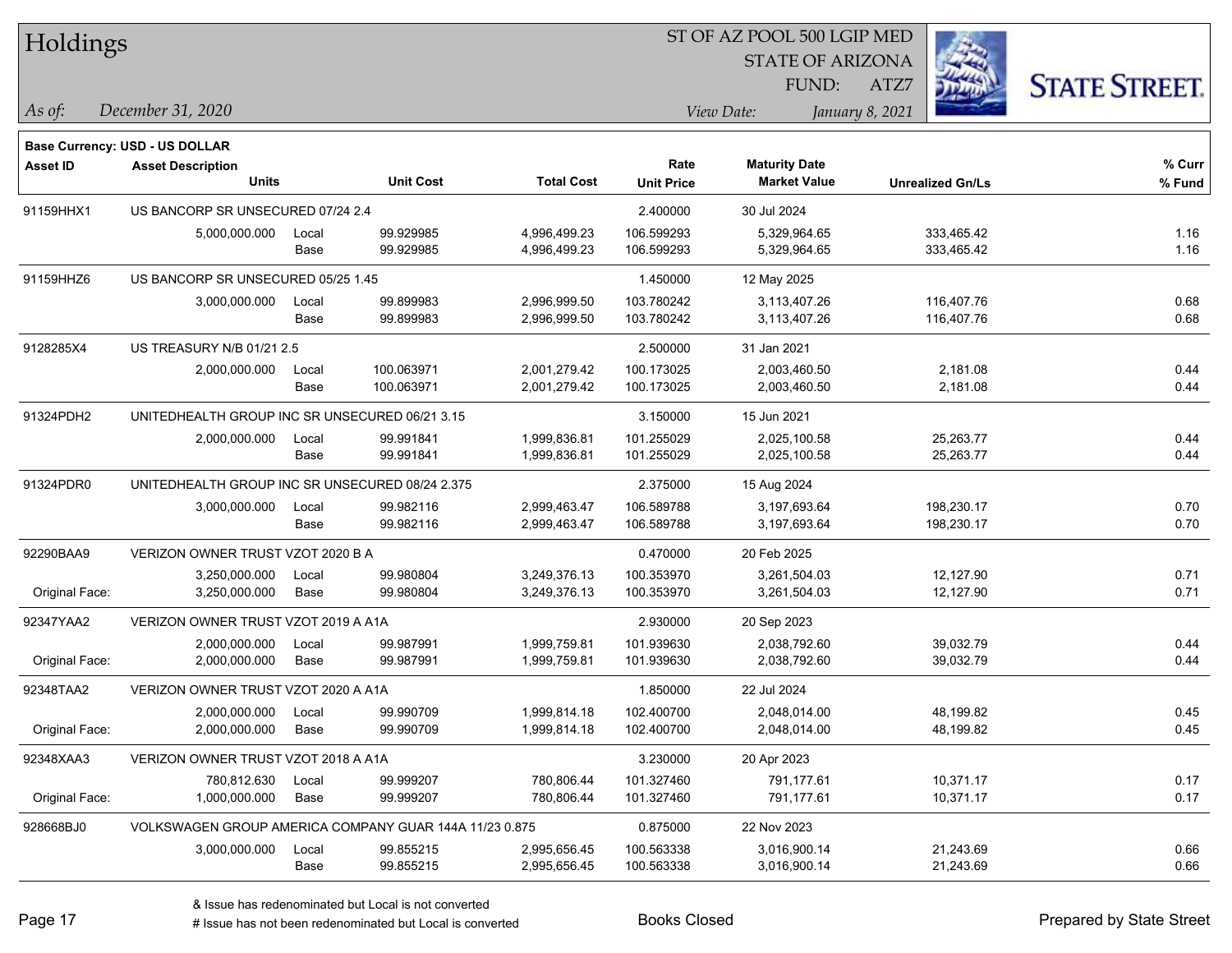| <b>Holdings</b>           |                                              |       |                  |                   | 51 OF AZ POOL 500 LGIP MED |                                             |                         |                      |  |
|---------------------------|----------------------------------------------|-------|------------------|-------------------|----------------------------|---------------------------------------------|-------------------------|----------------------|--|
|                           |                                              |       |                  |                   |                            | <b>STATE OF ARIZONA</b>                     |                         |                      |  |
|                           |                                              |       |                  |                   |                            | FUND:                                       | ATZ7                    | <b>STATE STREET.</b> |  |
| As of:                    | December 31, 2020                            |       |                  |                   |                            | View Date:                                  | January 8, 2021         |                      |  |
|                           |                                              |       |                  |                   |                            |                                             |                         |                      |  |
|                           | <b>Base Currency: USD - US DOLLAR</b>        |       |                  |                   |                            |                                             |                         |                      |  |
| <b>Asset ID</b>           | <b>Asset Description</b><br><b>Units</b>     |       | <b>Unit Cost</b> | <b>Total Cost</b> | Rate<br><b>Unit Price</b>  | <b>Maturity Date</b><br><b>Market Value</b> | <b>Unrealized Gn/Ls</b> | % Curr<br>% Fund     |  |
| 931142EL3                 | WALMART INC SR UNSECURED 07/24 2.85          |       |                  |                   | 2.850000                   | 08 Jul 2024                                 |                         |                      |  |
|                           | 2,000,000.000                                | Local | 99.917684        | 1,998,353.67      | 108.185250                 | 2,163,705.00                                | 165,351.33              | 0.47                 |  |
|                           |                                              | Base  | 99.917684        | 1,998,353.67      | 108.185250                 | 2,163,705.00                                | 165,351.33              | 0.47                 |  |
| 949746RS2                 | WELLS FARGO + COMPANY SR UNSECURED 03/21 2.5 |       |                  |                   | 2.500000                   | 04 Mar 2021                                 |                         |                      |  |
|                           | 3,000,000.000                                | Local | 99.999219        | 2,999,976.56      | 100.338181                 | 3,010,145.43                                | 10,168.87               | 0.66                 |  |
|                           |                                              | Base  | 99.999219        | 2,999,976.56      | 100.338181                 | 3,010,145.43                                | 10,168.87               | 0.66                 |  |
| 949746SA0                 | WELLS FARGO + COMPANY SR UNSECURED 07/21 2.1 |       |                  |                   | 2.100000                   | 26 Jul 2021                                 |                         |                      |  |
|                           | 1,000,000.000                                | Local | 99.720570        | 997,205.70        | 101.008723                 | 1,010,087.23                                | 12,881.53               | 0.22                 |  |
|                           |                                              | Base  | 99.720570        | 997,205.70        | 101.008723                 | 1,010,087.23                                | 12,881.53               | 0.22                 |  |
| 949746SP7                 | WELLS FARGO + COMPANY SR UNSECURED 02/22 VAR |       |                  |                   | 1.143630                   | 11 Feb 2022                                 |                         |                      |  |
|                           | 3,000,000.000                                | Local | 100.000000       | 3,000,000.00      | 100.084889                 | 3,002,546.67                                | 2,546.67                | 0.65                 |  |
|                           |                                              | Base  | 100.000000       | 3,000,000.00      | 100.084889                 | 3,002,546.67                                | 2,546.67                | 0.65                 |  |
| 95001DA75                 | WELLS FARGO + COMPANY SR UNSECURED 06/22 1   |       |                  |                   | 1.000000                   | 17 Jun 2022                                 |                         |                      |  |
|                           | 3,000,000.000                                | Local | 100.000000       | 3,000,000.00      | 99.108565                  | 2,973,256.95                                | $-26,743.05$            | 0.65                 |  |
|                           |                                              | Base  | 100.000000       | 3,000,000.00      | 99.108565                  | 2,973,256.95                                | $-26,743.05$            | 0.65                 |  |
| 961214DQ3                 | WESTPAC BANKING CORP SR UNSECURED 06/22 2.5  |       |                  |                   | 2.500000                   | 28 Jun 2022                                 |                         |                      |  |
|                           | 2,000,000.000                                | Local | 99.951529        | 1,999,030.57      | 103.409106                 | 2,068,182.12                                | 69,151.55               | 0.45                 |  |
|                           |                                              | Base  | 99.951529        | 1,999,030.57      | 103.409106                 | 2,068,182.12                                | 69,151.55               | 0.45                 |  |
| <b>US DOLLAR Total</b>    |                                              |       |                  |                   |                            |                                             |                         |                      |  |
|                           | 358,369,876.800                              | Local |                  | 359,213,696.27    |                            | 365,658,392.90                              | 6,444,696.63            | 79.66                |  |
| Original Face:            | 186,011,032.000                              | Base  |                  | 359,213,696.27    |                            | 365,658,392.90                              | 6,444,696.63            | 79.66                |  |
| <b>FIXED INCOME Total</b> |                                              |       |                  |                   |                            |                                             |                         |                      |  |
|                           | 358,369,876.800                              | Base  |                  | 359,213,696.27    |                            | 365,658,392.90                              | 6,444,696.63            | 79.66                |  |
| Original Face:            | 186,011,032.000                              |       |                  |                   |                            |                                             |                         |                      |  |

 $\overline{SP + \overline{SPQQ}}$  ,  $\overline{SPQ}$  ,  $\overline{SPQ}$  ,  $\overline{SPQ}$ 

Page 18

٦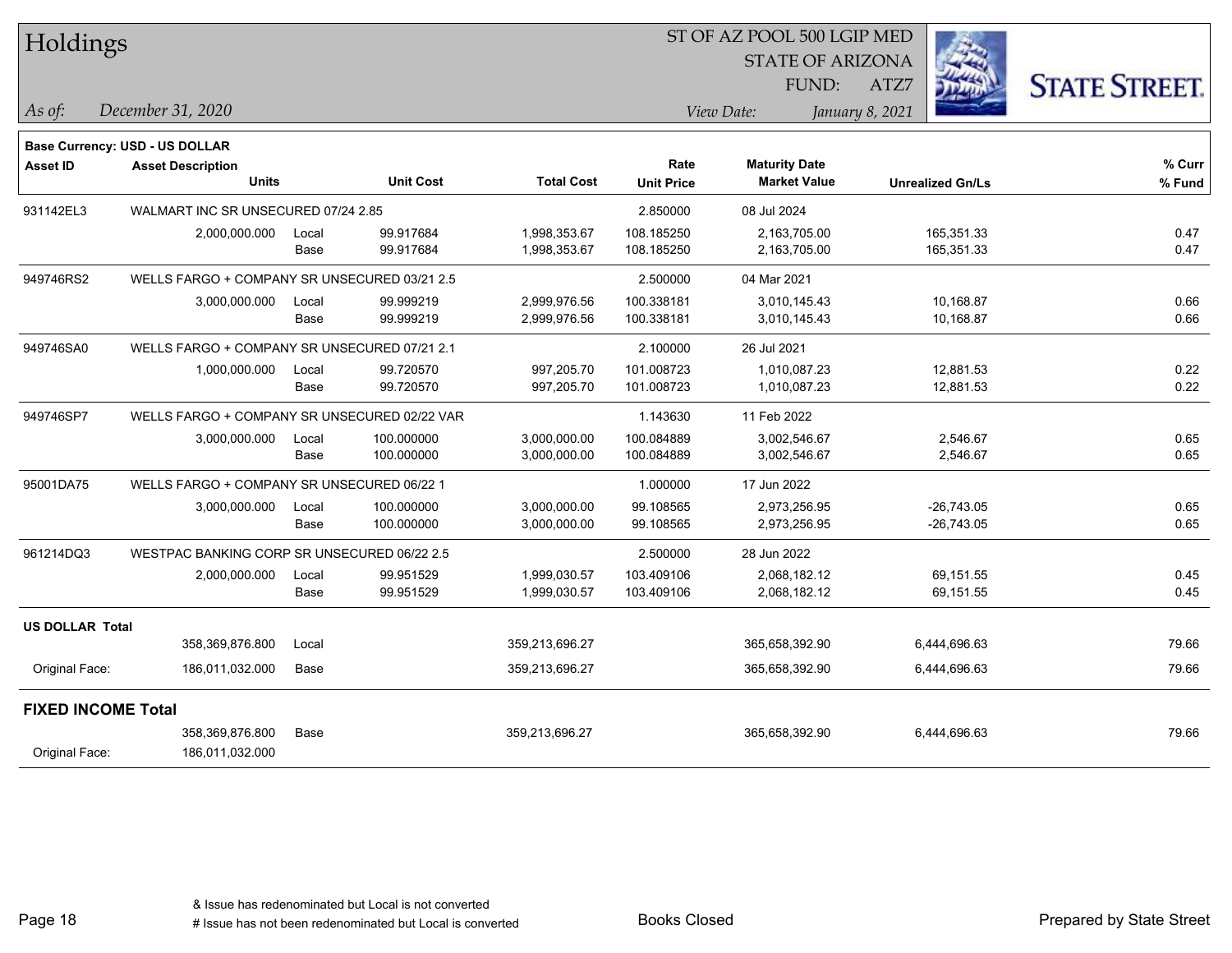| Holdings          |                                          |      | ST OF AZ POOL 500 LGIP MED<br><b>STATE OF ARIZONA</b><br>ATZ7<br>FUND: |                   |                           |                                             |                 |                         | <b>STATE STREET.</b> |
|-------------------|------------------------------------------|------|------------------------------------------------------------------------|-------------------|---------------------------|---------------------------------------------|-----------------|-------------------------|----------------------|
| $ $ As of:        | December 31, 2020                        |      |                                                                        |                   |                           | View Date:                                  | January 8, 2021 |                         |                      |
|                   | <b>Base Currency: USD - US DOLLAR</b>    |      |                                                                        |                   |                           |                                             |                 |                         |                      |
| Asset ID          | <b>Asset Description</b><br><b>Units</b> |      | <b>Unit Cost</b>                                                       | <b>Total Cost</b> | Rate<br><b>Unit Price</b> | <b>Maturity Date</b><br><b>Market Value</b> |                 | <b>Unrealized Gn/Ls</b> | % Curr<br>% Fund     |
| <b>FUND Total</b> |                                          |      |                                                                        |                   |                           |                                             |                 |                         |                      |
| Original Face:    | 451,771,495.270<br>186,011,032.000       | Base |                                                                        | 452,558,512.86    |                           | 459.010.797.88                              |                 | 6.452.285.02            | 100.00               |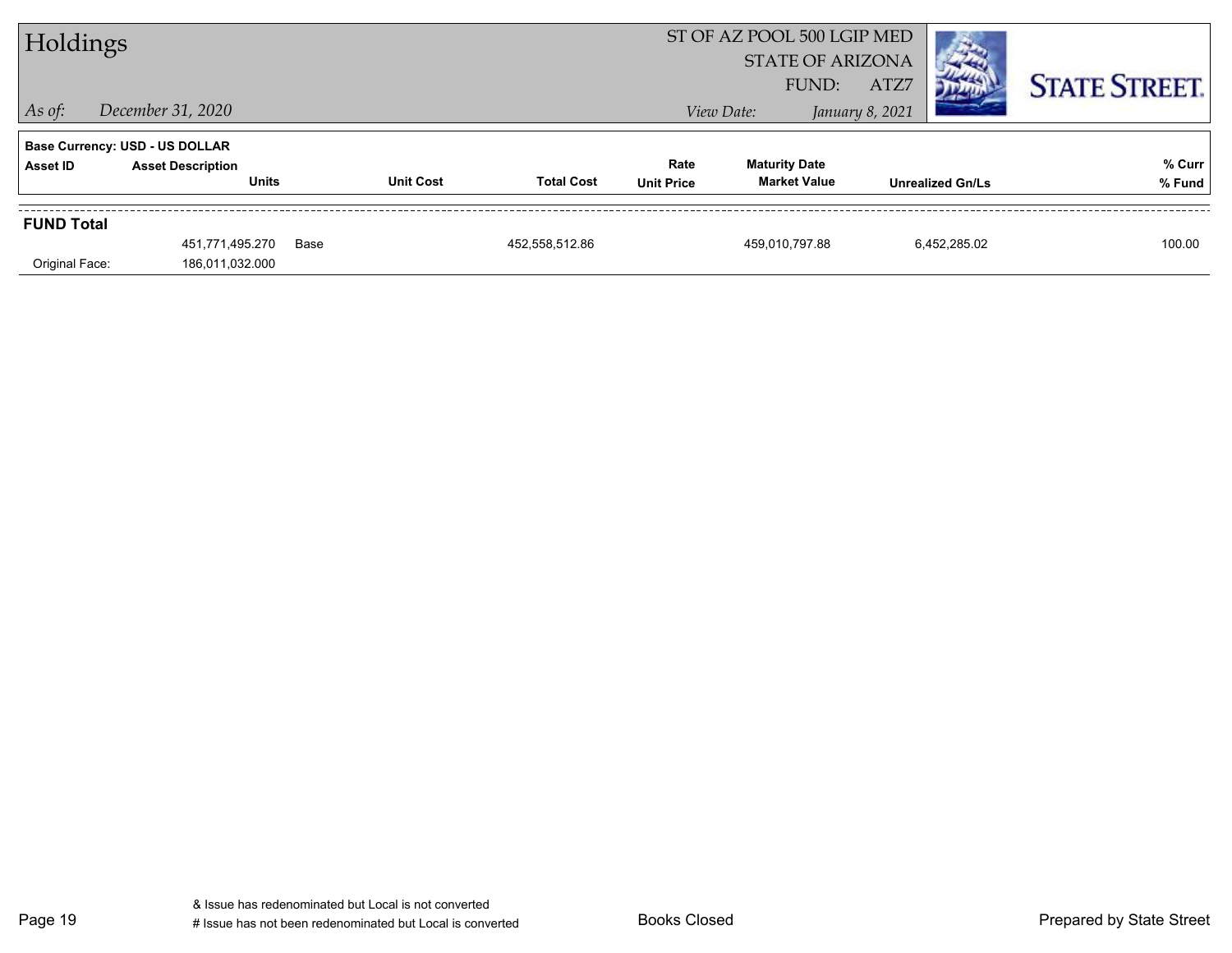# Holdings

# Currency Summary

*As of: December 31, 2020*

# ST OF AZ POOL 500 LGIP MED

 STATE OF ARIZONAFUND:

ATZ7



*View Date:January 8, 2021*

| Base Currency: USD - US DOLLAR |  |
|--------------------------------|--|

| base currency.cop - oo bollenn |                 |       |                   |                     | % Currency |                         |                          |                           |
|--------------------------------|-----------------|-------|-------------------|---------------------|------------|-------------------------|--------------------------|---------------------------|
|                                | <b>Units</b>    |       | <b>Total Cost</b> | <b>Market Value</b> | % Fund     | <b>Unreal Sec Gn/Ls</b> | <b>Unreal Curr Gn/Ls</b> | <b>Total Unreal Gn/Ls</b> |
| <b>US DOLLAR</b>               |                 |       |                   |                     |            |                         | Exchange Rate:           | 1.000000                  |
| <b>CASH</b>                    |                 |       |                   |                     |            |                         |                          |                           |
|                                | 365,618.470     | Local | 365,618.47        | 365,618.47          | 0.08       | 0.00                    |                          | 0.00                      |
|                                |                 | Base  | 365,618.47        | 365,618.47          | 0.08       | 0.00                    | 0.00                     | 0.00                      |
| <b>CASH EQUIVALENT</b>         |                 |       |                   |                     |            |                         |                          |                           |
|                                | 93,036,000.000  | Local | 92,979,198.12     | 92,986,786.51       | 20.26      | 7,588.39                |                          | 7,588.39                  |
|                                |                 | Base  | 92,979,198.12     | 92,986,786.51       | 20.26      | 7,588.39                | 0.00                     | 7,588.39                  |
| <b>FIXED INCOME</b>            |                 |       |                   |                     |            |                         |                          |                           |
|                                | 358,369,876.800 | Local | 359,213,696.27    | 365,658,392.90      | 79.66      | 6,444,696.63            |                          | 6,444,696.63              |
| Original Face:                 | 186,011,032.000 | Base  | 359,213,696.27    | 365,658,392.90      | 79.66      | 6,444,696.63            | 0.00                     | 6,444,696.63              |
| <b>US DOLLAR Total</b>         |                 |       |                   |                     |            |                         |                          |                           |
|                                | 451,771,495.270 | Local | 452,558,512.86    | 459,010,797.88      | 100.00     | 6,452,285.02            |                          | 6,452,285.02              |
| Original Face:                 | 186,011,032.000 | Base  | 452,558,512.86    | 459,010,797.88      | 100.00     | 6,452,285.02            | 0.00                     | 6,452,285.02              |
| <b>FUND Total</b>              |                 |       |                   |                     |            |                         |                          |                           |
|                                | 451,771,495.270 | Base  | 452,558,512.86    | 459.010.797.88      | 100.00     | 6,452,285.02            | 0.00                     | 6,452,285.02              |
| Original Face:                 | 186,011,032.000 |       |                   |                     |            |                         |                          |                           |
|                                |                 |       |                   |                     |            |                         |                          |                           |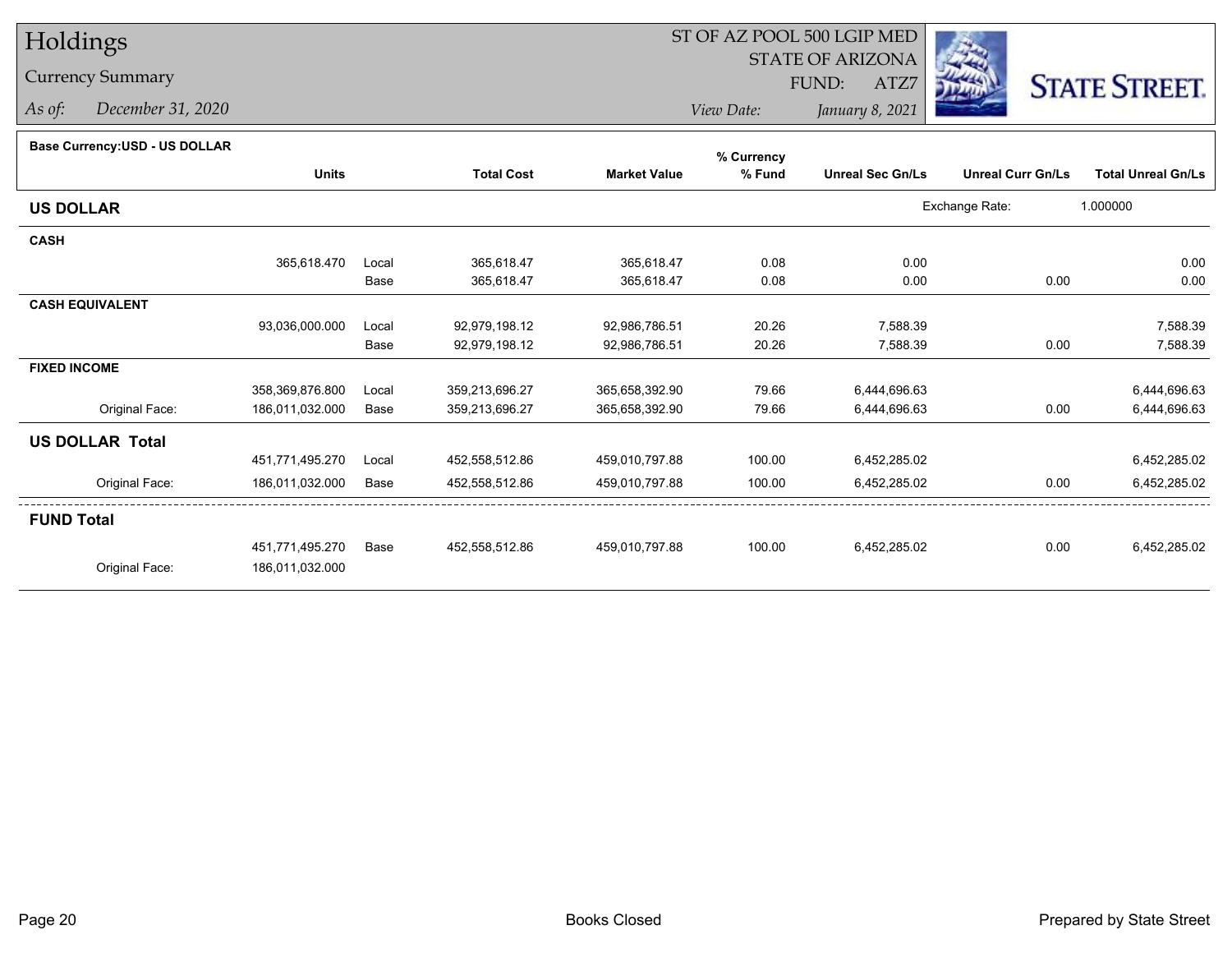| Holdings                    |                                       |                   |                     |                               | ST OF AZ POOL 500 LGIP MED               |                          |                           |  |  |
|-----------------------------|---------------------------------------|-------------------|---------------------|-------------------------------|------------------------------------------|--------------------------|---------------------------|--|--|
| <b>Asset Summary</b>        |                                       |                   |                     |                               | <b>STATE OF ARIZONA</b><br>FUND:<br>ATZ7 |                          |                           |  |  |
| As of:<br>December 31, 2020 |                                       |                   |                     | January 8, 2021<br>View Date: |                                          |                          | <b>STATE STREET.</b>      |  |  |
|                             | <b>Base Currency: USD - US DOLLAR</b> |                   |                     |                               |                                          |                          |                           |  |  |
|                             | <b>Units</b>                          | <b>Total Cost</b> | <b>Market Value</b> | % Fund                        | <b>Unreal Sec Gn/Ls</b>                  | <b>Unreal Curr Gn/Ls</b> | <b>Total Unreal Gn/Ls</b> |  |  |
| <b>CASH</b>                 |                                       |                   |                     |                               |                                          |                          |                           |  |  |
| <b>US DOLLAR</b>            |                                       |                   |                     |                               |                                          |                          |                           |  |  |
|                             | 365,618.470                           | 365,618.47        | 365,618.47          | 0.08                          | 0.00                                     | 0.00                     | 0.00                      |  |  |
| <b>CASH Total</b>           | 365,618.470                           | 365,618.47        | 365,618.47          | 0.08                          | 0.00                                     | 0.00                     | 0.00                      |  |  |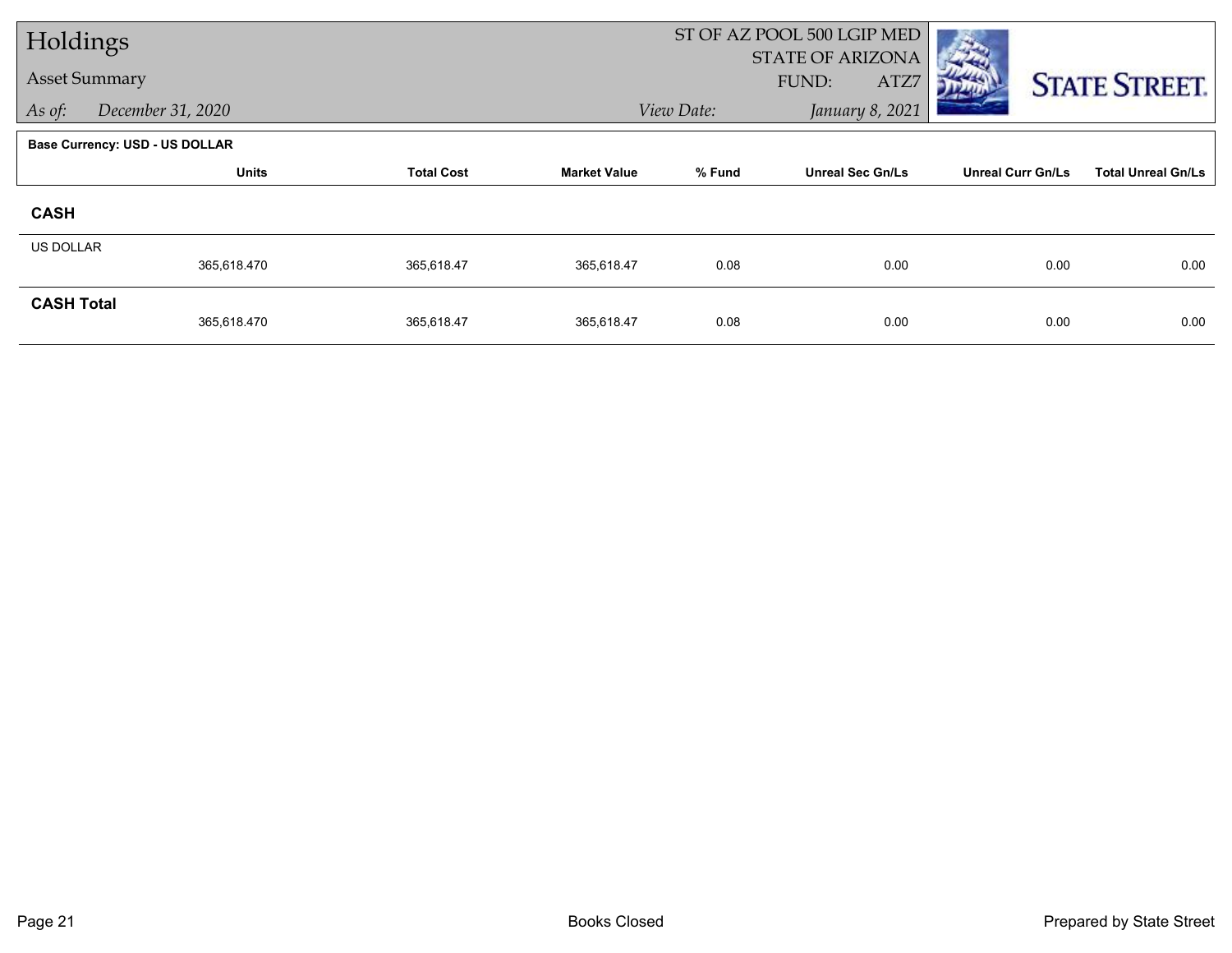| Holdings         |                                       |                   |                     |                               | ST OF AZ POOL 500 LGIP MED |                          |                           |
|------------------|---------------------------------------|-------------------|---------------------|-------------------------------|----------------------------|--------------------------|---------------------------|
|                  |                                       |                   |                     |                               | <b>STATE OF ARIZONA</b>    |                          |                           |
|                  | <b>Asset Summary</b>                  |                   |                     |                               | ATZ7<br>FUND:              |                          | <b>STATE STREET.</b>      |
| As of:           | December 31, 2020                     |                   |                     | View Date:<br>January 8, 2021 |                            |                          |                           |
|                  | <b>Base Currency: USD - US DOLLAR</b> |                   |                     |                               |                            |                          |                           |
|                  | <b>Units</b>                          | <b>Total Cost</b> | <b>Market Value</b> | % Fund                        | <b>Unreal Sec Gn/Ls</b>    | <b>Unreal Curr Gn/Ls</b> | <b>Total Unreal Gn/Ls</b> |
|                  | <b>CASH EQUIVALENT</b>                |                   |                     |                               |                            |                          |                           |
| <b>US DOLLAR</b> |                                       |                   |                     |                               |                            |                          |                           |
|                  | 93,036,000.000                        | 92,979,198.12     | 92,986,786.51       | 20.26                         | 7,588.39                   | 0.00                     | 7,588.39                  |
|                  | <b>CASH EQUIVALENT Total</b>          |                   |                     |                               |                            |                          |                           |
|                  | 93,036,000.000                        | 92,979,198.12     | 92,986,786.51       | 20.26                         | 7,588.39                   | 0.00                     | 7,588.39                  |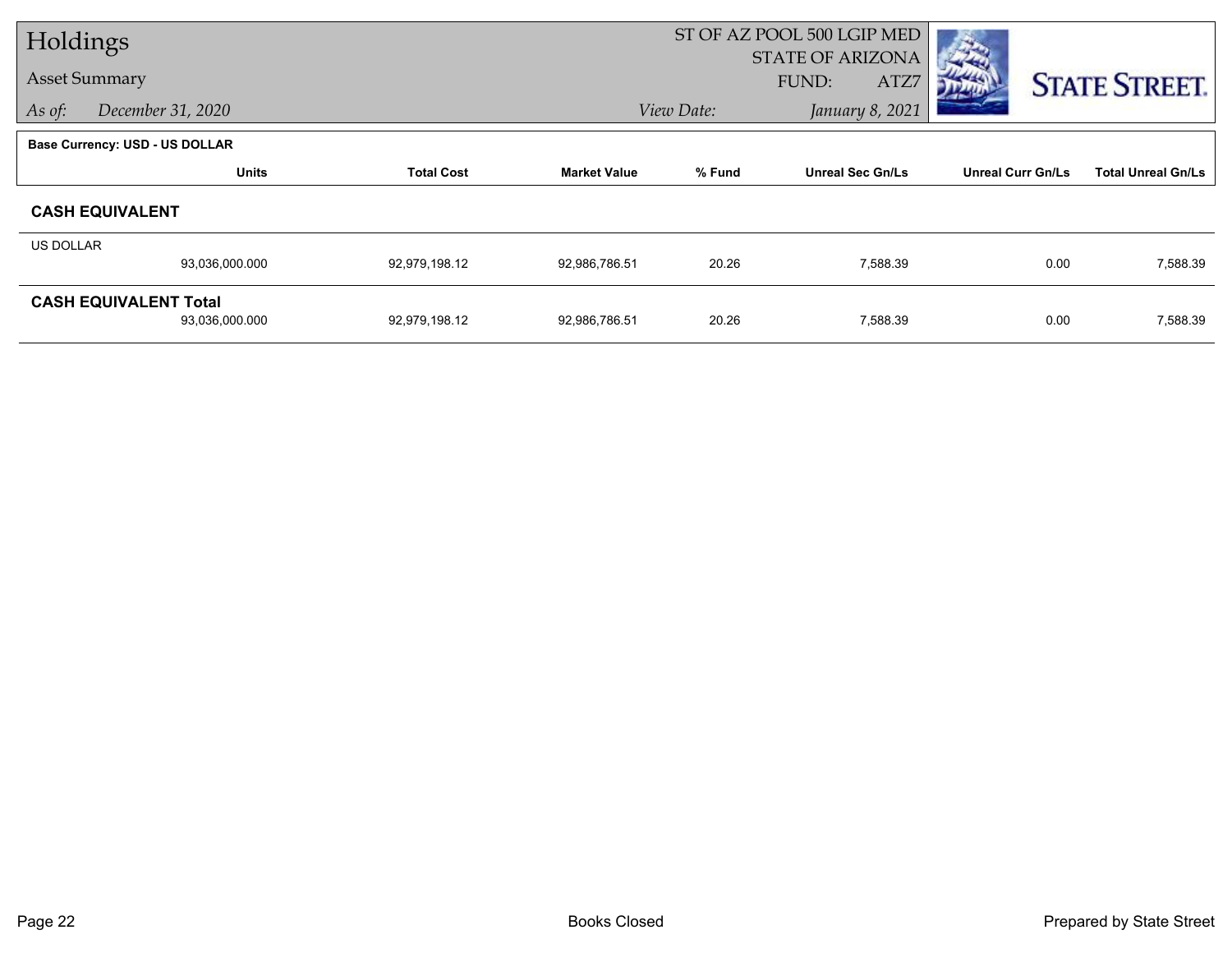| Holdings         |                                       |                   |                     |            | ST OF AZ POOL 500 LGIP MED |                          |                           |
|------------------|---------------------------------------|-------------------|---------------------|------------|----------------------------|--------------------------|---------------------------|
|                  |                                       |                   |                     |            | <b>STATE OF ARIZONA</b>    |                          |                           |
|                  | <b>Asset Summary</b>                  |                   |                     |            | FUND:<br>ATZ7              |                          | <b>STATE STREET.</b>      |
| As of:           | December 31, 2020                     |                   |                     | View Date: | January 8, 2021            |                          |                           |
|                  | <b>Base Currency: USD - US DOLLAR</b> |                   |                     |            |                            |                          |                           |
|                  | <b>Units</b>                          | <b>Total Cost</b> | <b>Market Value</b> | % Fund     | <b>Unreal Sec Gn/Ls</b>    | <b>Unreal Curr Gn/Ls</b> | <b>Total Unreal Gn/Ls</b> |
|                  | <b>FIXED INCOME</b>                   |                   |                     |            |                            |                          |                           |
| <b>US DOLLAR</b> |                                       |                   |                     |            |                            |                          |                           |
|                  | 358,369,876.800                       | 359,213,696.27    | 365,658,392.90      | 79.66      | 6,444,696.63               | 0.00                     | 6,444,696.63              |
|                  | <b>FIXED INCOME Total</b>             |                   |                     |            |                            |                          |                           |
|                  | 358,369,876.800                       | 359,213,696.27    | 365,658,392.90      | 79.66      | 6,444,696.63               | 0.00                     | 6,444,696.63              |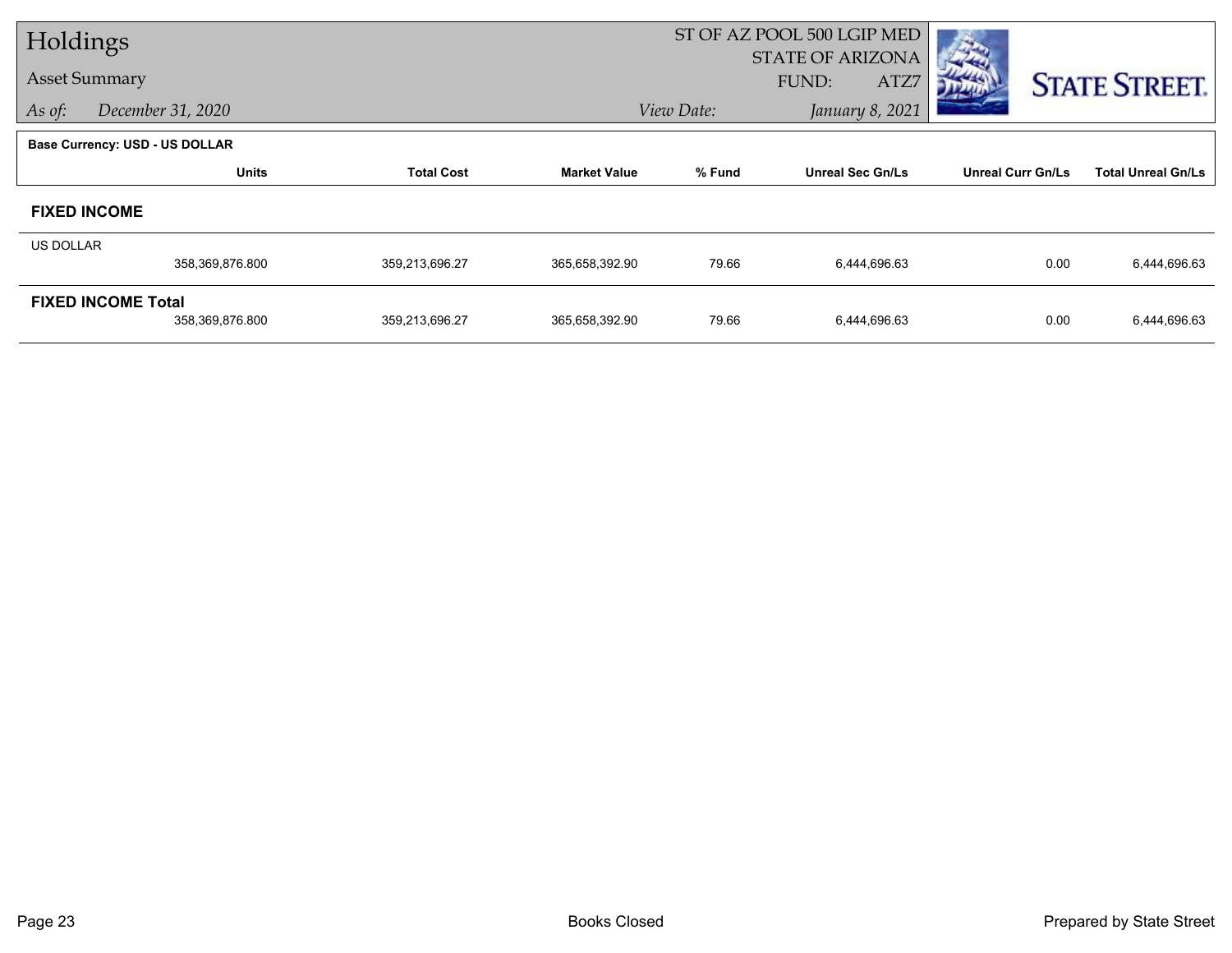| Holdings                              |                                   |  |                     | ST OF AZ POOL 500 LGIP MED               |                         |                          |                           |
|---------------------------------------|-----------------------------------|--|---------------------|------------------------------------------|-------------------------|--------------------------|---------------------------|
| <b>Asset Summary</b>                  |                                   |  |                     | <b>STATE OF ARIZONA</b><br>ATZ7<br>FUND: |                         |                          |                           |
|                                       |                                   |  | View Date:          |                                          |                         | <b>STATE STREET.</b>     |                           |
| December 31, 2020<br>As of:           |                                   |  |                     | January 8, 2021                          |                         |                          |                           |
| <b>Base Currency: USD - US DOLLAR</b> |                                   |  |                     |                                          |                         |                          |                           |
|                                       | <b>Total Cost</b><br><b>Units</b> |  | <b>Market Value</b> | % Fund                                   | <b>Unreal Sec Gn/Ls</b> | <b>Unreal Curr Gn/Ls</b> | <b>Total Unreal Gn/Ls</b> |
| <b>FUND Total</b>                     |                                   |  |                     |                                          |                         |                          |                           |
|                                       | 451,771,495.270<br>452.558.512.86 |  | 459.010.797.88      | 100.00                                   | 6.452.285.02            | 0.00                     | 6,452,285.02              |